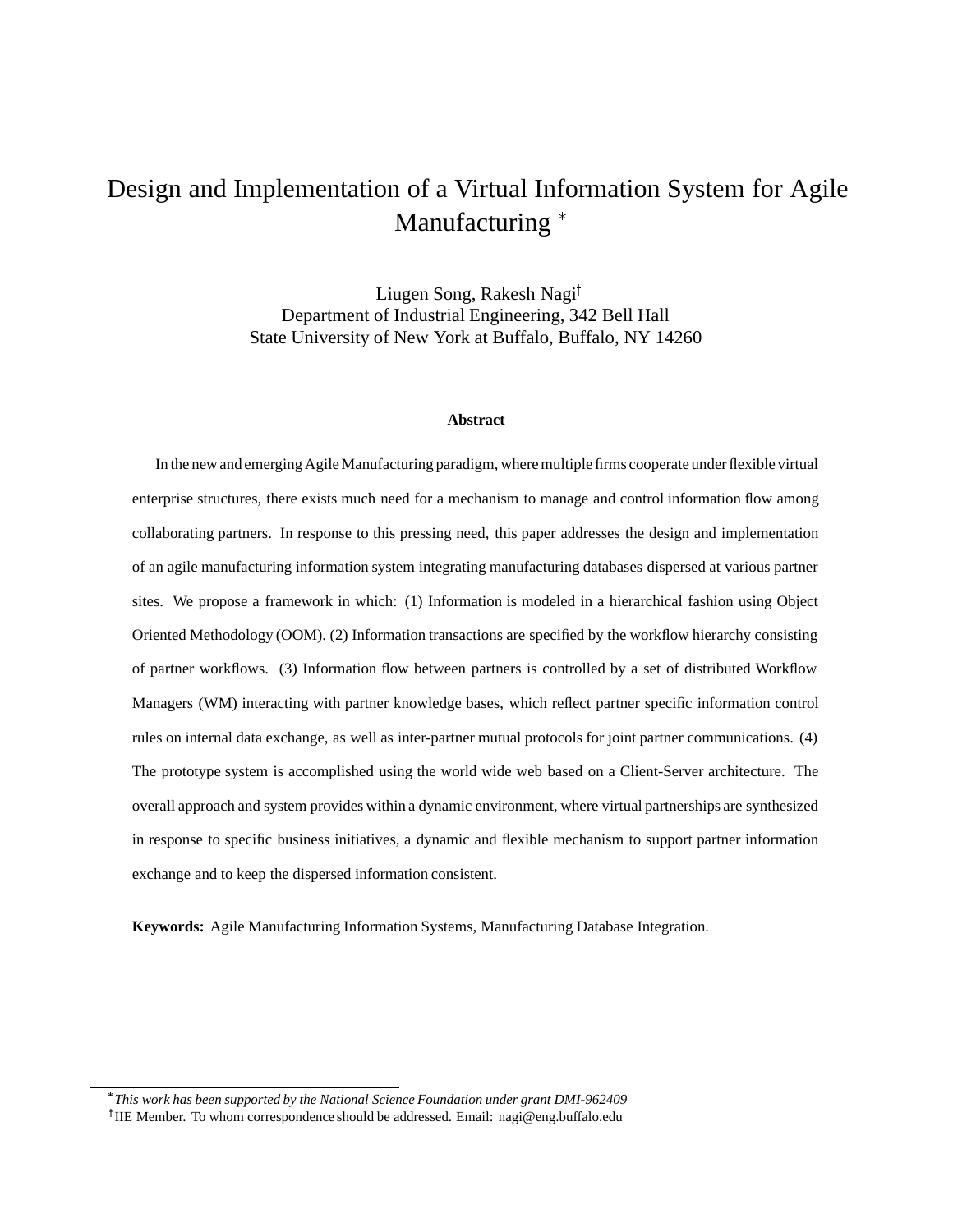# **1 Introduction**

Facing the competitive market, industrial manufacturers are hard pressed to adopt novel strategies and technologies to enhance product quality, to cut manufacturing cost and to reduce product lead time. On the basis of modern information technology, agile manufacturing focuses on enhancing the competitiveness by cooperative working. Cooperation is the philosophy behind this strategy (Nagel and Dove, 1993).

Agile manufacturing is attracting more and more attention from both academic and industrial communities. Extensive programs are being conducted on relevant issues to propagate agile manufacturing concepts, to build agile enterprise prototypes and to realize an agile industry eventually. The Agile Manufacturing Enterprise Forum (AMEF) at the Iacocca Institute of Lehigh University was created to disseminate the ideas of agile manufacturing and to increase the pace and scope of the transition to an agile manufacturing industry (Nagel and Dove, 1993). The Agile Manufacturing Initiative aims to develop, demonstrate, and evaluate the advanced design, manufacturing and business transaction processes in the agile environment *(http://www.agilityforum.org)*. The Concurrent Technologies Corp. (CTC) is developing an agile manufacturing testbed to provide Department of Defense (DoD) with increased weapon system readiness and added system mobility (Pandiarajan and Patun, 1994). The Agile Aerospace Manufacturing Research Center (AAMRC) at the University of Texas at Arlington is conducting research on agile business practices, business process identification and characterization, and enabling technologies. The Manufacturing Research, Education and Outreach Program at the University of Illinois at Urbana-Champaign is developing computer integrated manufacturing and machine tool systems. The Electronic Agile Manufacturing Research Institute (EAMRI) at Rensselaer Polytechnic Institute (RPI) is focusing on electronics product realization in distributed manufacturing environments using improved information infrastructures and architectures.

Agile manufacturing makes use of modern information technology to form virtual enterprises, which agilely respond to the changing market demands. A virtual enterprise, different from a traditional enterprise, is constructed by partners from different companies, who collaborate with each other to design and manufacture high quality and customized products. It is product-oriented, team-collaboration styled, and featured as fast and flexible. Frequent and dynamic interactions among partners in agile manufacturing enterprises entail the crucial role of an Agile Manufacturing Information System (AMIS). It is up to the AMIS to provide partners with integrated and consistent information, as well as to manage partner transactions accessing the information.

Heterogeneity, autonomy and geographical distribution of manufacturing partners bring new challenges to the development of an integrated AMIS. The main issues are the following (see also Section 3): (1) Partner information interoperability across companies. Product data and knowledge are segmented and distributed across the distributed sites of partners who need to access product information frequently and dynamically. Information sharing between distributed databases, as well as inter-partner transaction management are essential to support agile product development. (2) Information consistency across partners in the virtual enterprise. Different from a traditional enterprise where data is owned by the company itself, a virtual enterprise has multiple data ownership. Mutual agreements or protocols are needed to resolve data ownership and keep multiple replications of the same data consistent between companies. (3) Partner policy independence and autonomy maintenance. Agile partners have full autonomies, in the sense that there are no hierarchical organizations in an agile enterprise. Products are developed by collaborations performed by peer coworkers from autonomous partner companies.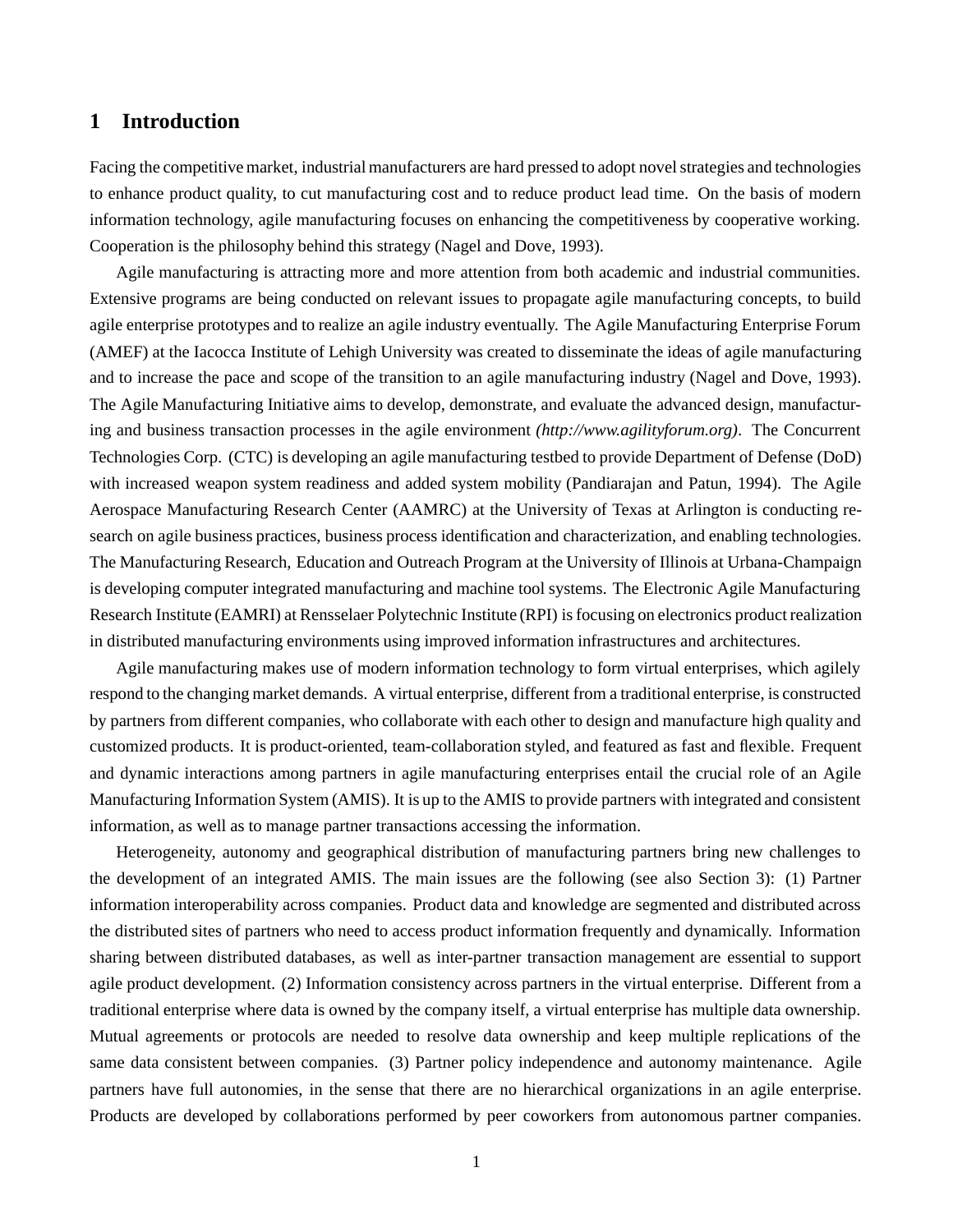Information and information transaction management in a heterarchical agile enterprise is different from that of a traditional hierarchical manufacturing enterprise. AMIS needs to retain partner autonomies. (4) Partner heterogeneity accommodation. Heterogeneity in partner computer hardwares, database systems and applications is another obstacle in achieving partner engineering information sharing and concurrent transaction management. Existing application software and databases in design/manufacturing lack compatibility and portability. AMIS must accommodate this heterogeneity. (5) Open and dynamic system architecture. Agile enterprises are virtual and product oriented, they are formed dynamically and may not exist after the product's developmental life-time. They are different from traditional manufacturing enterprises, which usually have a relatively fixed organizational structure. AMIS must provide a flexible and open architecture to host partners dynamically.

We aim to develop an AMIS framework which meets the AMIS requirements. Our objectives are listed as the following. (1) Exploring the requirements on information sharing and manipulation for agile partners to develop customized products cooperatively. (2) Designing a conceptual agile manufacturing information framework – the Virtual Information System for Agile Manufacturing (VISAM), which consists of Partner UNit Information Systems (PUNIS) and manages information and information transactions in a consistent way, so as to satisfy these requirements. (3) Building the VISAM framework by developing two hierarchies: (i) the data hierarchy, and (ii) the transaction workflow hierarchy, using system development tools. (4) Developing a Knowledge Base which stores expert rules reflecting local partner policies and inter-partner protocols to support partner transaction management. (5) Implementing a prototype virtual manufacturing enterprise information system for illustrative purposes. (6) Providing a general procedure for current manufacturers to build individual agile manufacturing information systems, to form aggregated agile manufacturing information systems for virtual enterprises, and to realize collaborative product development.

In this paper, we focus on the requirements, design and implementation issues of the agile manufacturing information system. Our interest is to draw attention to this important need in agile industry, and to establish the need for information system design based on agile manufacturing business practices in a manner that least disrupts existing company operations. We strongly believe that the information system should be designed to suit business practice and not *vice-versa* if we are to fully realize the potential of an agile industry. The first task naturally in this process is to thoroughly understand the functional and performance requirements that the agile environment places on the information system. Even while this requirements list is evergrowing and is conditioned on the specific joint-enterprise or industry instance, we have, in this paper, attempted to outline some of the most important and ubiquitous ones. On this basis, we then present an AMIS framework which aims at satisfying most of the requirements. We also identify the requirements that are out of the scope of this framework and are probably left to low-level system implementation or other research areas. We argue the relevance of the building blocks or modules of the overall system with respect to main issues and requirements of an AMIS. In order to remain focused, these modules are described here in brief and the reader is referred to Song (1996) for detailed explanations. We also present examples of how this framework supports simple information sharing scenarios, and discuss the prototype system implemented in brief. Our ultimate aim is towards providing current manufacturers a general procedure to build individual agile manufacturing information systems based on the VISAM framework, and enabling them to participate in an agile industry.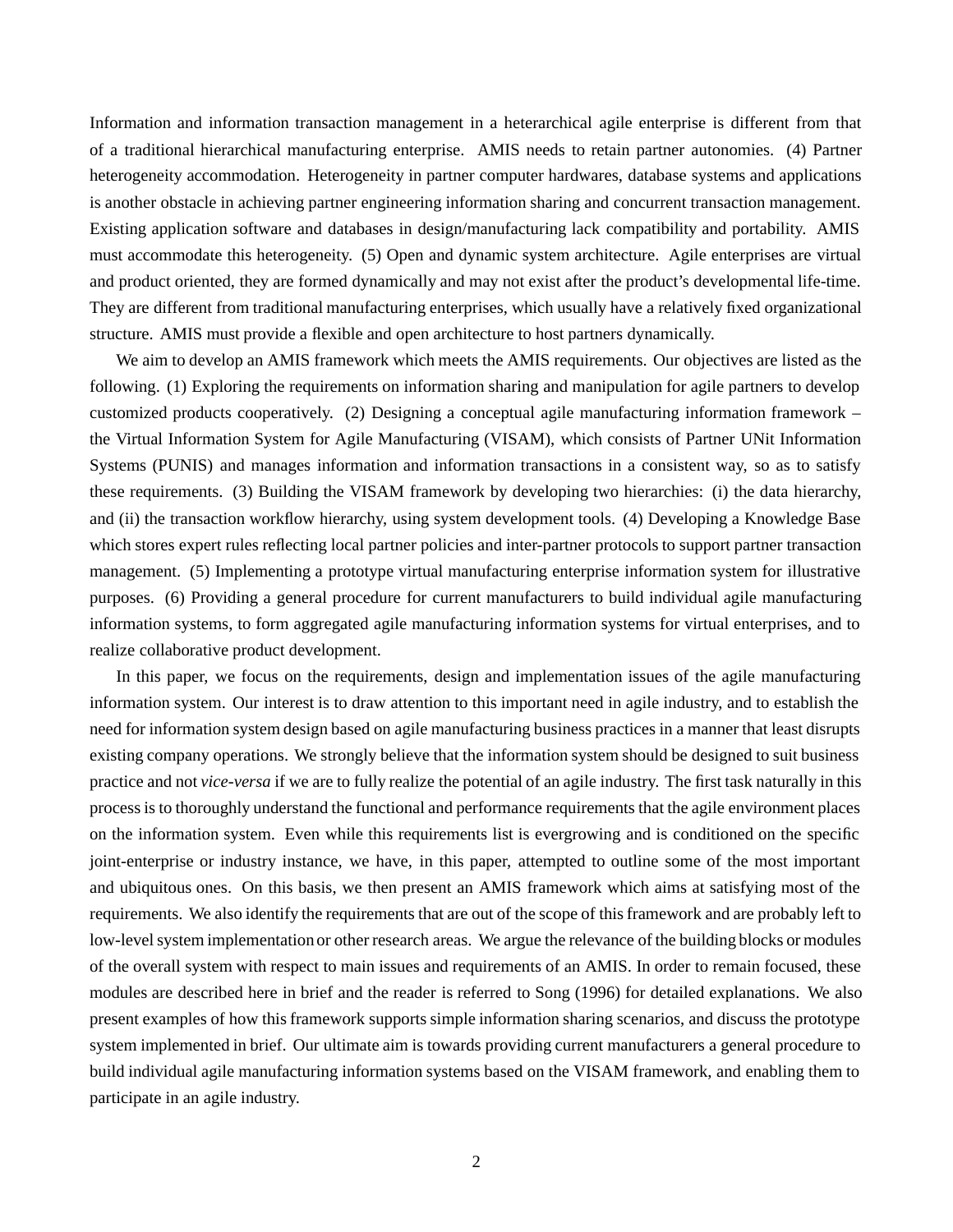The remaining paper is organized as follows. In Section 2, we review the literature relevant to various topics that the Agile Manufacturing Information System concepts draw upon. Section 3 is devoted to the important AMIS requirements. An overview of the proposed framework, VISAM is presented in Section 4. The object-oriented information viewed as an Information Hierarchy and the corresponding Workflow Hierarchy that manages this information are detailed in Section 5. The Knowledge Based System for information control and management is presented in Section 6. A brief description of the prototype system implementation is included in Section 7. Finally, we conclude with directions for future work in Section 8.

# **2 Literature Review**

This section is devoted to the review of previous work related to: (i) manufacturing information integration, (ii) collaborative architecture engineering construction design, and (iii) system development tools. All these topics are related to the design and implementation of a virtual information system for agile manufacturing.

## **2.1 Manufacturing Information Integration**

Manufacturing information integration has been the focus of extensive research and development, both in data integration and in knowledge integration. To realize aggregated functions in the enterprise scope, several strategies have been proposed and some of them are partially implemented.

One is to develop a new, single, unified database for DataBase Management Systems (DBMS) and application programs to store and manage all the data types (Flatau, 1988). The concept of using a meta database to include both data and knowledge was proposed at the Rensselaer Polytechnic Institute (Hsu and Skevington, 1987; Hsu and Rattner, 1991). They developed Two-Stage Entity Relationship (TSER) modeling and feature-based integration methodologies. This approach requires a complete redesign of the database and application programs.

Another is to connect existing DBMSs and applications through a common interface. As one of the earliest manufacturing information systems, the Integrated Manufacturing Database Administration System (IMDAS) (Krishnamurthy *et al*., 1988) is such an example. They extended traditional database management technologies to integrate data processing functions, and created a common interface to facilitate the communications between application programs and IMDAS. Based on transactions of individual application systems, IMDAS retrieves and updates data through the common interface. The system partially connected databases and applications, but system level data integration remains unsolved. The difficulty lies in two aspects: the complexity and heterogeneity of engineering data structures and the long duration of engineering transactions.

A recent strategy is to develop Knowledge Based Systems (KBS) to support the interoperability between heterogeneous database systems. The framework proposed at the University of Waterloo (Dilts and Wu, 1991) uses KBSs to connect individual databases. They designed one KBS for each manufacturing application program, and all these KBSs are connected through a common intelligent interface. Queries from one application program are sent to the interface, which analyzes these queries and sends them to appropriate KBSs and DBMSs for execution, and then sends the integrated results back to the inquirer. By interactions of KBSs and the interface, the system intelligently retrieves and updates databases to realize data integration. Their approach realizes partial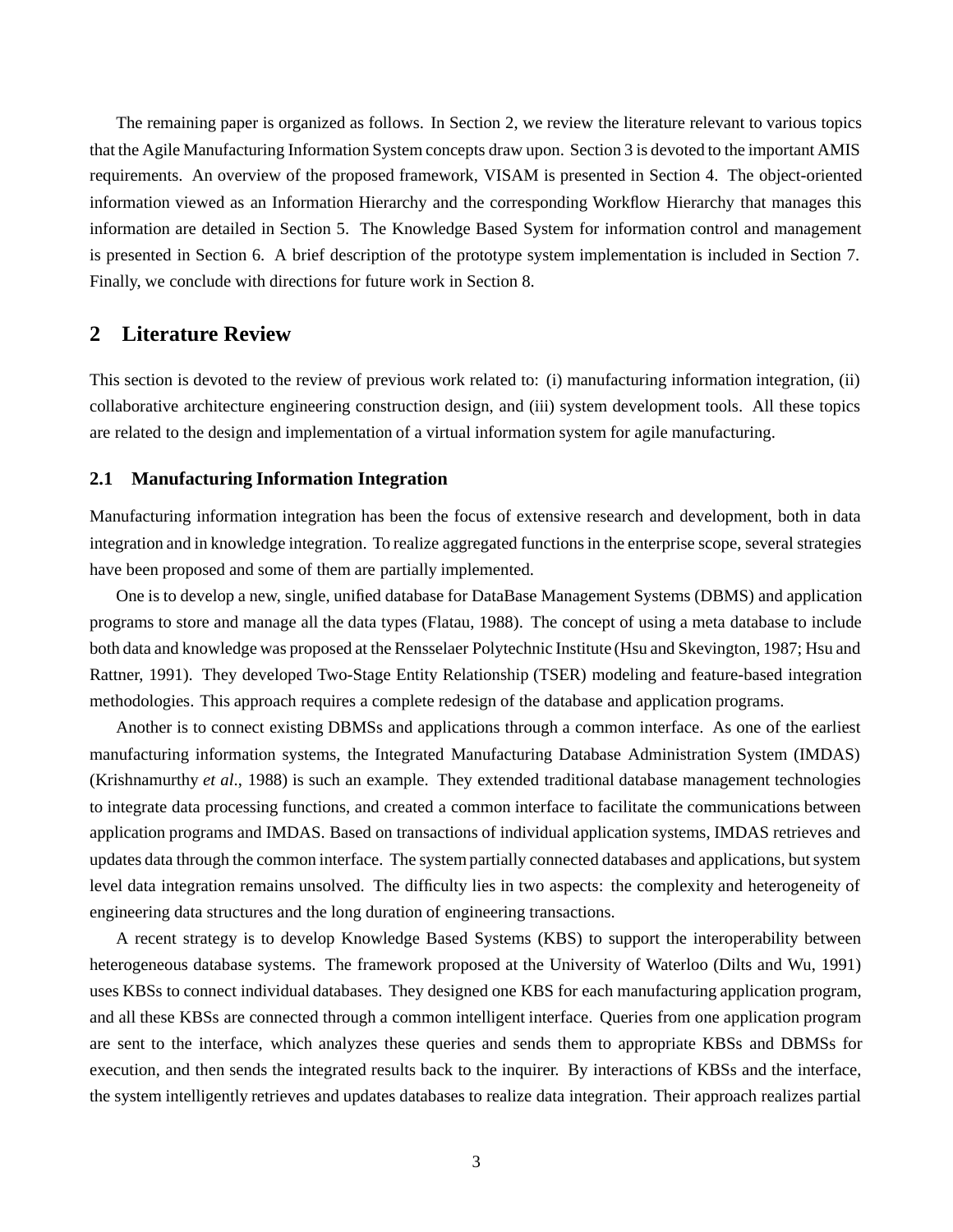system integration within a company, but system implementation details are not provided. Another framework proposed at the University of Maryland also uses a KBS to control information flow between application systems (Harhalakis *et al*., 1995). Their research focuses on the development of a knowledge base, which contains rules representing company policies. The system consists of a central KBS and a distributed database management system to manage the information flow between component databases, while issues for the distributed partners and knowledge are not addressed.

Of the above strategies, using KBS seems to be a promising way for manufacturing information integration. However, current approaches have only realized static connections of component systems within a company, while flexible and dynamic information integration among multiple firms in a virtual enterprise remains unaddressed. Our work attempts to fill this gap and provide a flexible yet consistent information framework for agile partnerships.

#### **2.2 Collaborative Architecture Engineering Construction design**

Collaborative design has been a research topic mainly in the Architecture Engineering and Construction (AEC) domain. Many prototype systems as well as mechanisms have been proposed to support collaborative design.

Current database systems in collaborative AEC design have two architectures: the central model and the distributed model. The central architecture has a virtual central database that is accessible by multiple partners. An example is the DICE system (Distributed and Integrated environment for Computer-aided Engineering) being developed at MIT (Sriram *et al*., 1991). DICE can be envisioned as a network of computers and users, where communication and coordination is achieved through a global database and a distributed control mechanism. The prototype includes: (i) Blackboard, which is a global object-oriented database and acts as the medium for user communication and cooperation, (ii) Knowledge Modules (KM) which contain on-line tools and libraries for designing and construction, and (iii) Control Mechanism (CM), which evaluates individual KM actions and assists in partner negotiation. These three parts cooperate with each other intelligently to provide a consistent and synchronized way for co-workers to perform collaborative AEC design. The distributed model includes distributed AEC databases where data dependencies are maintained through validating inter-database constraints (Tiwari and Howard, 1994). A Local Constraint Manager manages the portions of constraint specifications relevant to a local site, and a Global Constraint Manager maintains global design constraints. Of these two models, the central model puts more constraints on partner applications, while the distributed model is more complicated to implement.

Data sharing is a basic requirement in collaborative AEC design. To complement the functions of relational databases, which are good at relational data accessing and transaction management, and the object-oriented applications, which provide high data structure abstraction and flexible object manipulation, a front-end framework was built in Stanford University (Law *et al*., 1991). The framework consists of an object interface, which is built to connect the applications and the persistent storages, and functions as an object manager to create, delete and update objects and view objects. An essential issue in data sharing is data consistency maintenance. For central database systems, traditional techniques include Two-phase-locking, Time-stamping, etc. (Elmasri and Navathe, 1994), and modern approaches adopt strategies using lock management, version management, etc. (Sriram *et al*., 1992). For distributed database systems, data consistencies are enforced through the classic Two-phase-commit protocol, while new approaches include: (i) building a transparent interface between knowledge-based applications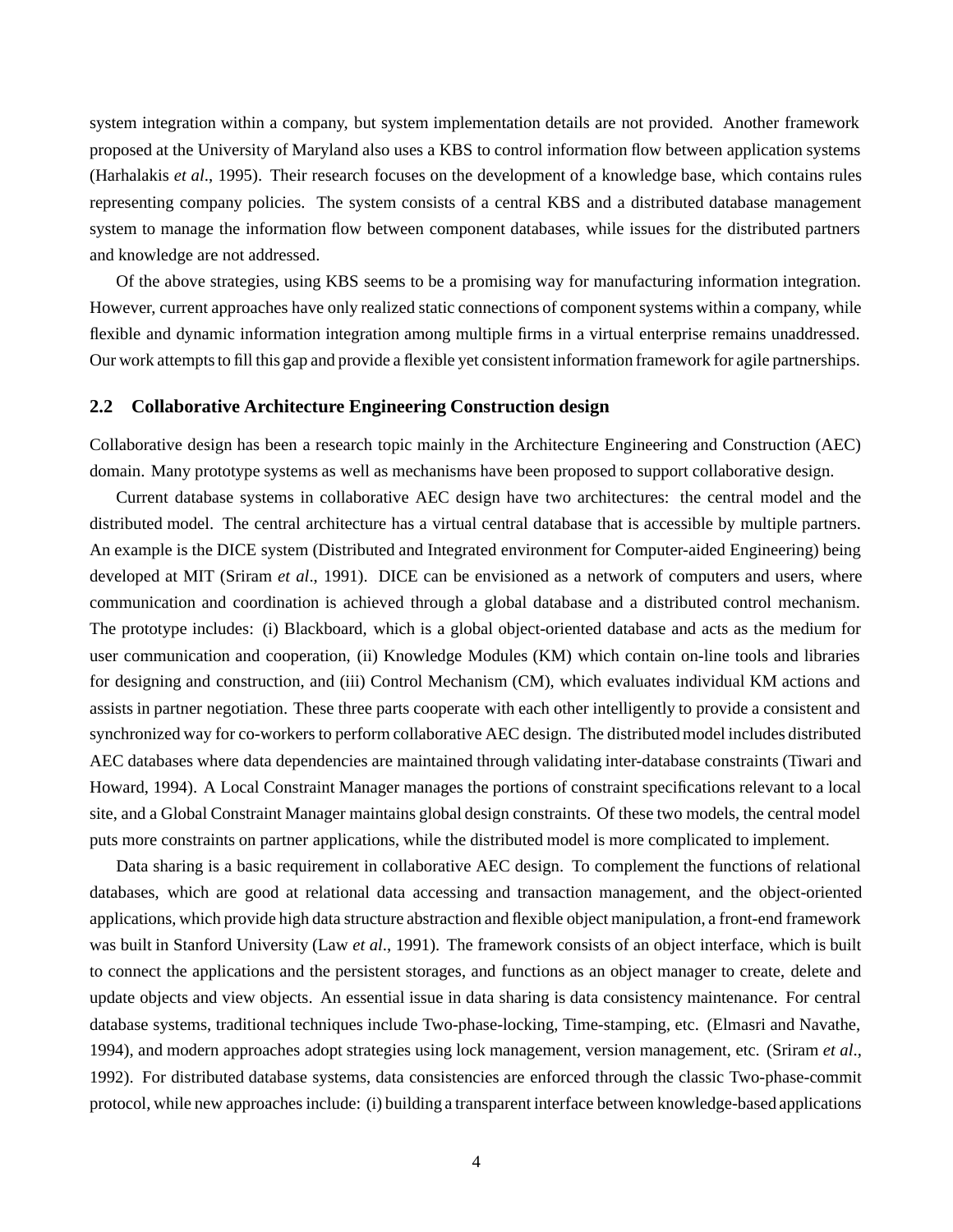and databases to maintain constraints (Howard and Rehak, 1985), (ii) decomposing global constraints into local constraints and validating global constraints through validating local constraints (Tiwari and Howard, 1994).

Current AEC design systems emphasize only the collaborative designs. However in agile manufacturing, approaches are needed to support agile partner collaborations not only in product design, but also in process planning and resource management. In AEC domain, building global databases and maintaining distributed database static constraints are the main approaches. Our work provides an integrated framework, which supports collaborative product development across domains and companies. Constraints among distributed partner databases are maintained dynamically, flexibly and intelligently.

## **2.3 System Development Tools**

Many system design and modeling tools have been developed. The ICAM Definition (IDEF) proposed by the United Air Force was a primary tool for system development. IDEF includes IDEF0, IDEF1, IDEF2 and so on. IDEF0 models the system from the functional perspective, IDEF1 from the informational perspective, IDEF2 from the dynamic (system simulation) perspective. All together, IDEFx provides a complete system modeling method.

Petri Nets (PNs), on the other hand, were introduced to model concurrent, asynchronous, distributed, nondeterministic and stochastic systems (Peterson, 1981; Murata, 1989). In the manufacturing domain, PNs have been mainly used in modeling manufacturing cell controls (Boucher *et al*., 1990; Teng and Black, 1990). In manufacturing information system development, PN's powerful synthesis and validation techniques have been used in developing Knowledge Based Systems (Lin, 1991).

Using objects, Object Oriented Methodology (OOM) simulates system mechanisms and captures system entity attributes dynamically and accurately. OOM has been widely applied in manufacturing system modeling and analysis, examples include the object oriented FMS model (Adiga and Gadre, 1990), the unified modeling framework called Information Processing Object Hierarchy (IPOH) (Sun and Lin, 1992; Changchien *et al*, 1994), and the M\*-OBJECT methodology in manufacturing information system development (Berio *et al.*, 1995). We will draw upon OOM concepts and use Petri Nets to model and validate our knowledge based information controllers.

# **3 Agile Manufacturing Information System Requirements**

Agile manufacturing systems are proposed to support partner cooperations so as to penetrate the global market (Nagel and Dove, 1993). The operational unit in agile manufacturing industry is a dynamic virtual enterprise consisting of agile partners who collaborate with each other. The overall objective of an agile manufacturing industry is to achieve quick response to marketing demands, with compatible product quality and lower manufacturing cost. This section discusses the various requirements on the information and information transaction management in the agile collaborative product development process. The purpose is to analyze the system requirements needed to support collaborative activities in product design, process planning and manufacturing resource planning, so as to design and implement the information systems supporting these requirements. Our goal in this effort is to least disrupt partner companies' established procedures for design/manufacturing, and to encourage cooperative virtual manufacturing. In this view, to support collaborations among product designers, process planners and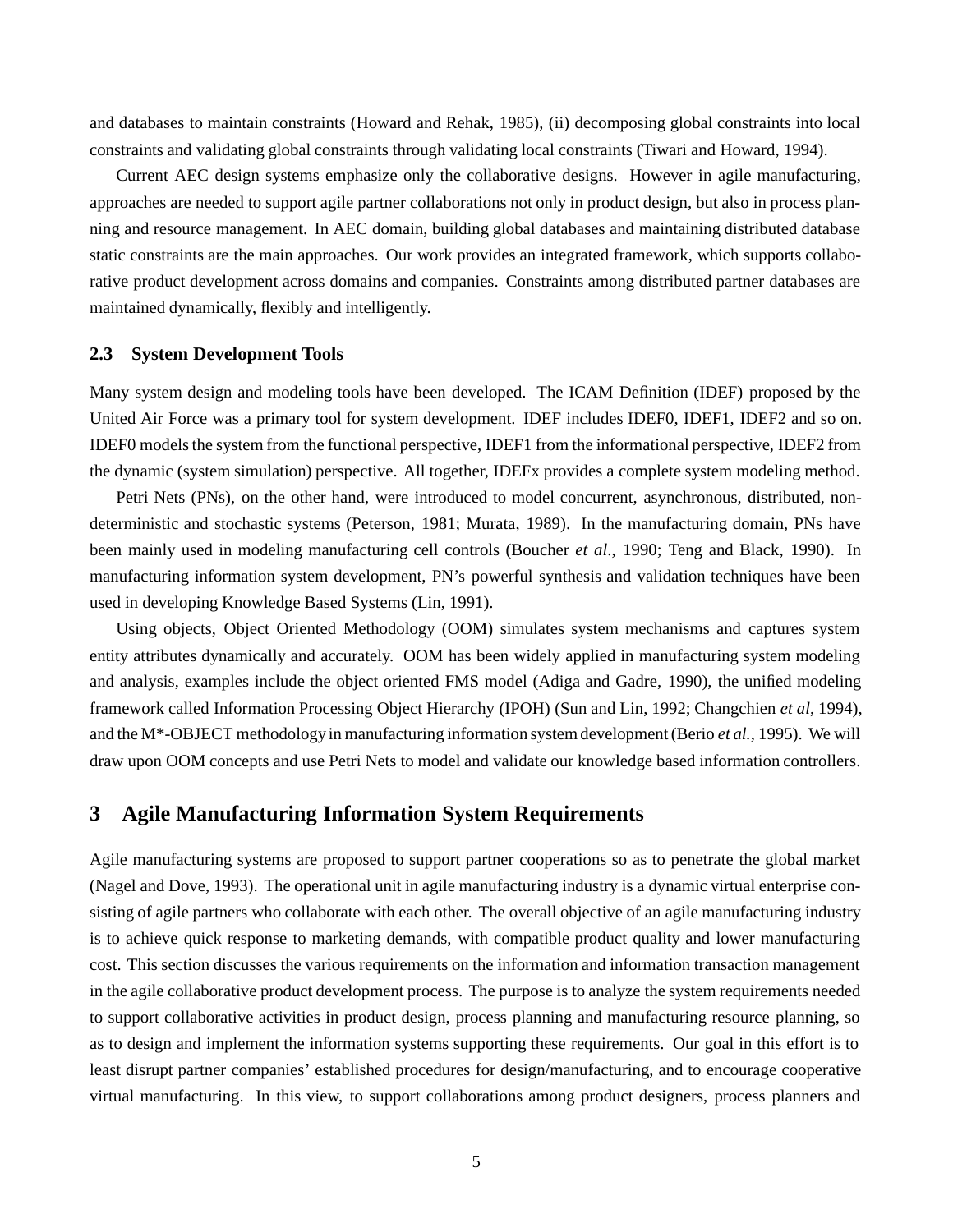manufacturing resource planners at various stages of product development, AMIS must possess the following functionality.

- 1. **Provide consistent information to distributed partners** Partners are distributed geographically and use data replications or local databases. Inconsistent data at different partner sites will lead to product misdescription or even manufacturing chaos. It is up to the AMIS to make sure that every transaction brings the agile manufacturing system from one consistent state to another. To maintain the system information consistency, AMIS is required to support the following.
	- (a) *Representation and maintenance of data dependencies across companies.* Different from traditional manufacturing enterprises, where data is sitting in a single company under the same information management policies, a virtual enterprise has distributed partner database systems across different companies. Data dependencies exist between different partner database systems. AMIS must specify and maintain these inter-company data dependencies.
	- (b) *System transaction atomicity assurance across companies.* Information in a virtual enterprise is distributed at various partner sites. Transactions usually involve multiple partners. It is critical to make sure that every partner transaction brings the whole system from one consistent state to another, which means that every transaction must process atomicity: either be committed as a whole, or not be committed at all.
- 2. **Resolve multiple data ownership and form multiple information views** Agile partners are from various companies and perform diverse tasks in the product development process. On one hand, to support partner collaborations across companies, multiple information views need to be built from the same primitive data storage, and the same primitive information storage may be updated from different partner views. On the other hand, multiple data ownership exists in a virtual enterprise, which limits the primitive data updating. AMIS must resolve the inter-company data ownership by mutual agreements to form multiple object views.
- 3. **Reflect partner individual policies and retain partner autonomy** In traditional manufacturing enterprises, there exists a single set of policies within the company's scope. In a virtual enterprise which consists of multiple partner policy sets, AMIS must reflect the partner's own policy set regarding the information flow in/out of that partner. To join the agile manufacturing network, it is usually a big concern that individual partners keep their policies independent, while mutual cooperations can be guided through mutually agreed protocols. So it is necessary for the Agile Manufacturing Information System to provide flexible schemes to reflect company specific policies and procedures.

An agile partner in a virtual enterprise is dependent and independent. It is dependent in the sense that it cooperates with others to develop products; it is independent in the sense that it has full autonomies in executing its policies. Flexible schemes must be provided so that partners' heterogeneity and autonomy are unaffected in a virtual agile enterprise. AMIS needs to provide the following.

(a) *An open system architecture.* A manufacturer should be independent in joining the agile manufacturing network or leaving a virtual enterprise. As an analogy, our ultimate objective is to provide a "phone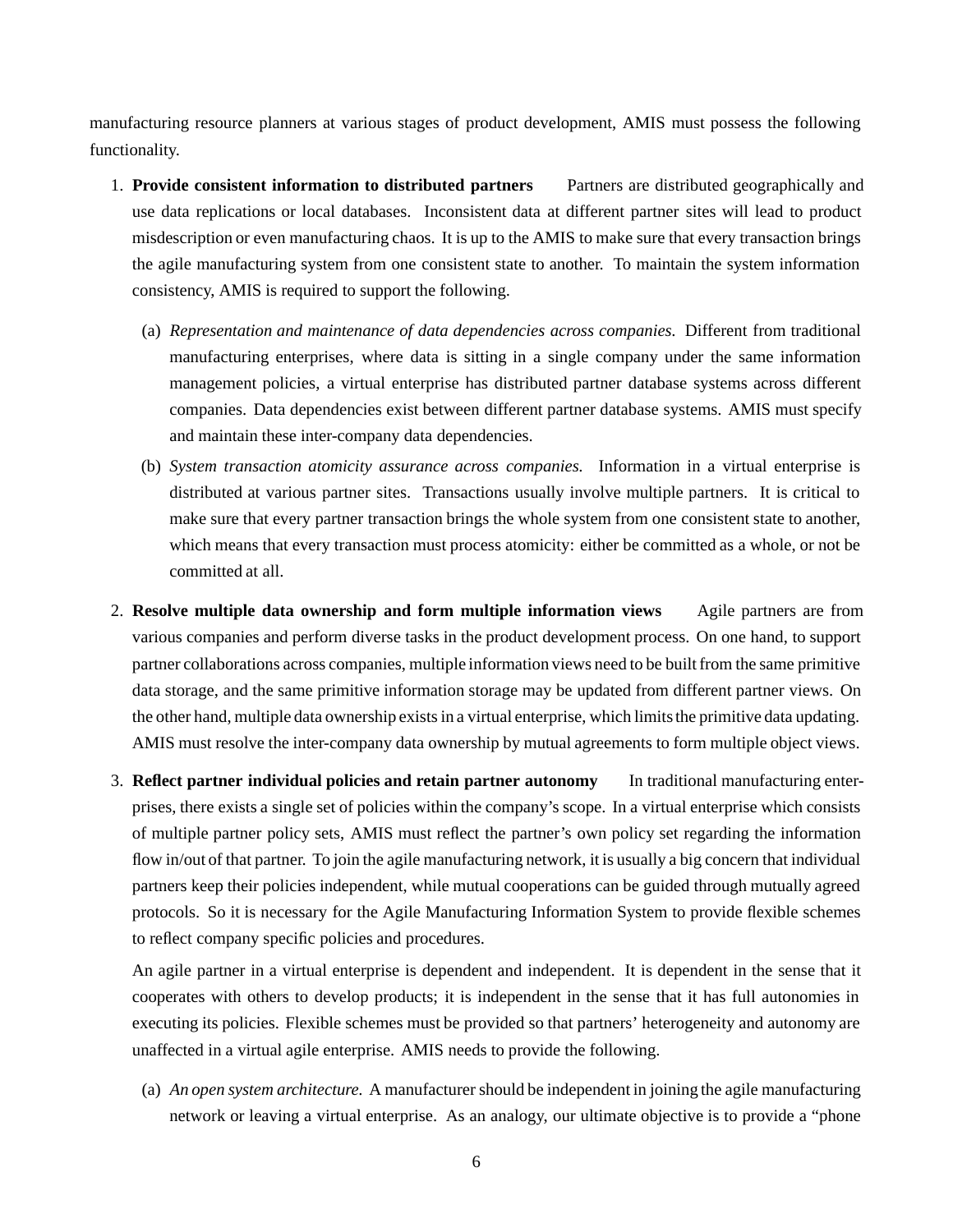jack", and it is up to the manufacturer to decide whether to "plug in the phone and connect to the network" or not. As the first step towards this goal, AMIS needs to have an open system architecture.

- (b) *Partner policy independency.* After joining a virtual enterprise, a partner needs to retain its autonomy. AMIS must provide flexible partner cooperation schemes so that individual partner policies are reflected and partner autonomies are retained.
- 4. **Accommodate partner heterogeneity** Heterogeneity in partner computer hardwares, database systems and applications is the reality in virtual enterprises. To achieve partner information sharing and concurrent transaction management. AMIS must accommodate partner's heterogeneity.
- 5. **Provide necessary security to partners** Cooperations between agile partners are agile and dynamic. Necessary procedures must be provided to ensure individual partner information securities.
	- (a) *Information access control.* Information access from outside partners to a local manufacturer should be controlled by the local manufacturer's site, through procedures such as user authentication, group authentication, firewall setup, restricted access, etc. We only use user authentication in our system implementation, and hope that more robust access control techniques can be adopted in more sophisticated implementations.
	- (b) *Secure information transmission.* Advanced technologies should be provided so that messages between partners are kept secure. Current approaches include cryptography techniques, etc. We will leave this issue to the data transmission domain, and narrow our focus on the other system requirements.

In this section, we have described the information presentation and manipulation requirements in agile collaborative environment. We will develop our information system model based on these requirements. Nevertheless, this is not a complete list of AMIS requirements, there are many other requirements such as teleconference supporting, partner concurrent collaboration supporting, etc. We focus on developing a framework which provides partner database interoperability, maintains data consistency between partners, reflects partner individual policies and provides multiple object views, while accommodating partner heterogeneity and retaining partner autonomy. In the following sections, we propose an integrated information framework which satisfies these requirements.

It has been brought to our attention that the information security issue is extremely important in setting up the agile manufacturing network. However, this is beyond our current effort. It is our hope that in the future, other research will address this issue and provide advanced technologies to secure information accessing and transmission, and altogether, provide a secure and flexible agile manufacturing network. At this time it is hard to anticipate any reasons why our framework will not be able to work in conjunction with security supporting technologies.

# **4 Overview of the Virtual Information System for Agile Manufacturing**

In order to satisfy the requirements of an AMIS detailed in the previous section, we overview here our proposed framework – the virtual information system for agile manufacturing. While alternative choices may exist, our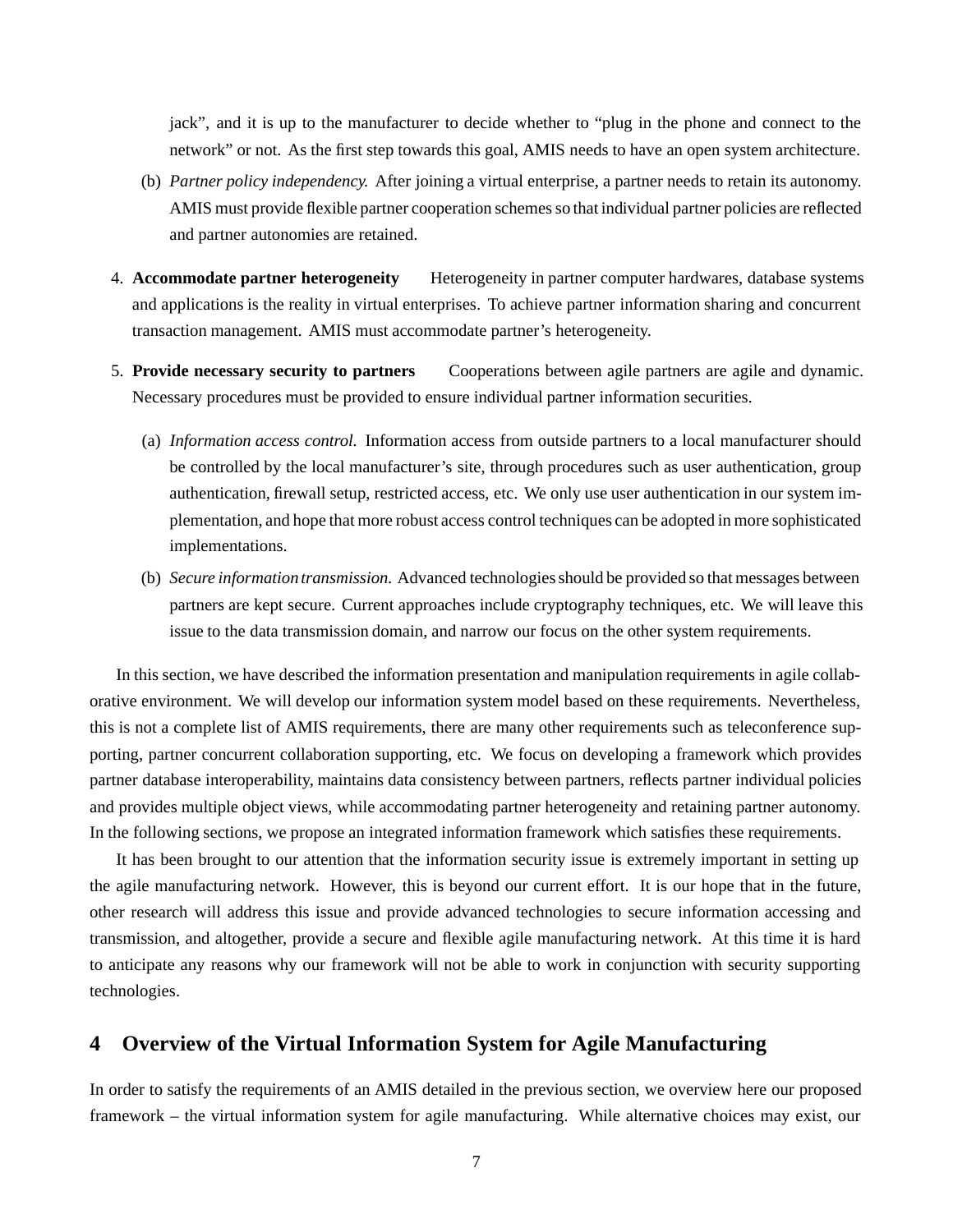framework is guided by the concept of the virtual enterprise structure composed of several physically distributed manufacturing companies. As a parallel to this structure, we propose a distributed virtual information system composed of several partner information systems. Further, our framework is based on the fact that each partner is autonomous and has specific policies on information management. First, we present the virtual enterprise and information system architectures. In the second part, we discuss a single partner unit of the virtual information system, the Partner UNit Information System (PUNIS) which resides at a specific partner site and will remain our main focus in this paper. Finally, we overview the functions of these information units in the virtual system with the help of an example scenario. In summary, we present a virtual enterprise information system model from three aspects: the virtual enterprise information system architecture, the partner unit information model and the enterprise information operational model.

## **4.1 Virtual Enterprise and Information System Architecture**

Considering the cooperative business practices and the emerging agile environment, heterarchical structures are appropriate for virtual enterprises. Figure 1 gives the snapshot of a virtual agile enterprise and the individual agile companies – the partners in the virtual enterprise.

As shown in Figure 1, the virtual enterprise is composed of three autonomous partners: company A, company B and company C. The network connects them and provides channels for their collaborations. Company A, B and C have agreed upon being partners and working cooperatively on the development of a new product P. The profile for the enterprise is: company B is specialized in design and is responsible for product Computer Aided Design (CAD); company A has experts in Computer Aided Process Planning (CAPP), and is chosen as a partner to develop process plans. Company C is to construct enterprise Manufacturing Resource Plans (MRP). This heterarchical agile enterprise has the following characteristics: (1) *The system is open and modifiable.* A partner can be connected to or disconnected from a joint-venture virtual enterprise. Partner selection is the process of partner mutual interaction and connection establishment. (2) *The working partners are fully autonomous.* In this example, companies A, B and C are partners, they have full autonomies, and they cooperate with each other through mutually agreed protocols.

On the other hand, the virtual information system has the following features:

- 1. Each partner is connected to the network through a Client and a Server. The server is responsible for serving other partners. It receives queries, interacts with the DataBase Management Systems (DBMS) to execute the queries and sends the results back to the inquirer. The client is responsible for coordinating the workflow execution. It sends subqueries to other partners and receives results.
- 2. The local Workflow Manager controls the information flow. Based on the query from the user, the workflow manager has to retrieve relevant rules to analyze the query, and form workflows to be executed by the client to keep system data consistency.
- 3. The correct workflow execution is ensured by the cooperations of partner servers and clients. The client at the global workflow initialization site becomes the temporary workflow coordinator. It uses dynamic two-phase-commit protocol to ensure the workflow execution atomicity.

Figure 1 around here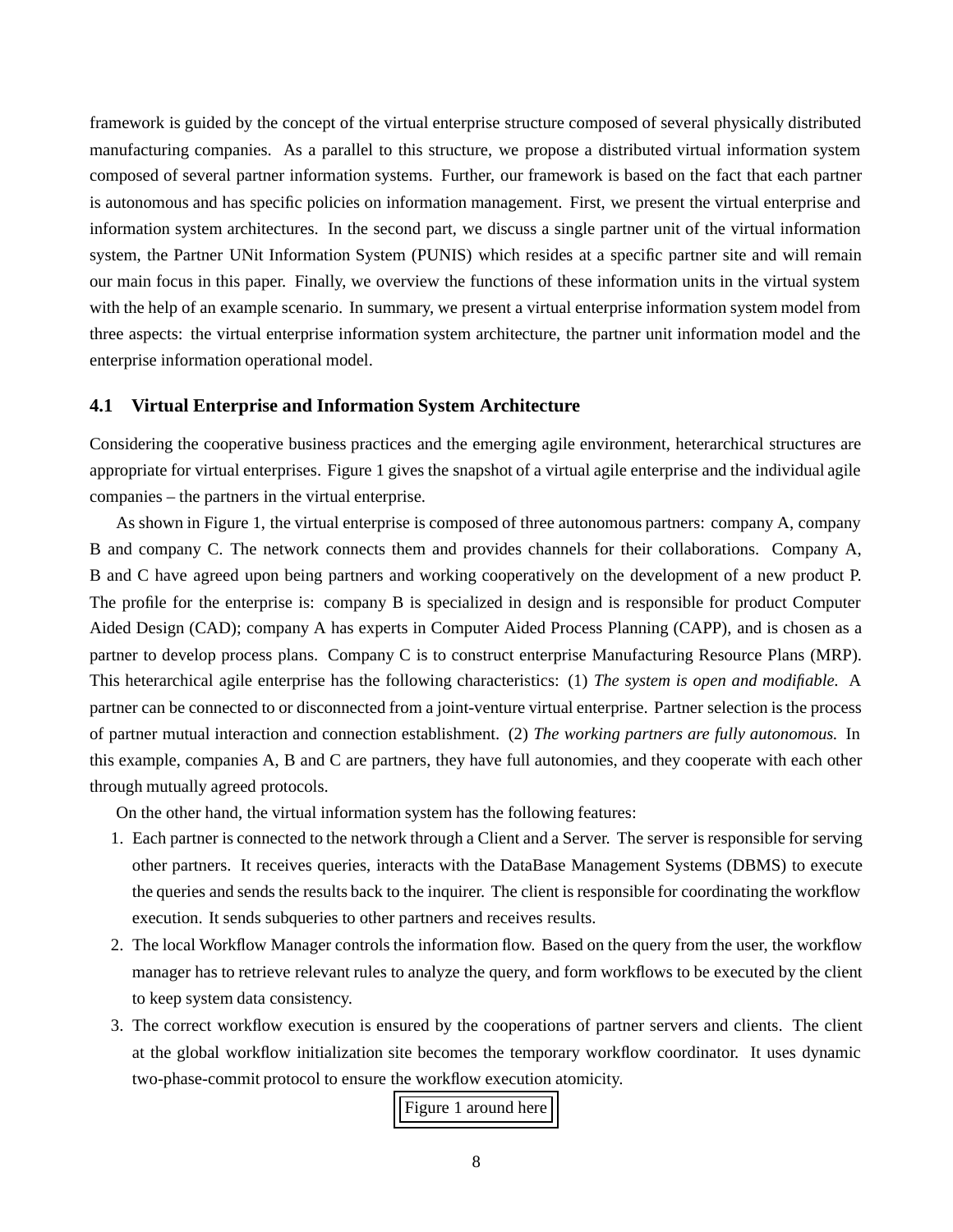Now zooming into a single partner, as shown in Figure 1, there exist seven modules in a typical agile partner model: the local primitive information storage (database), the DataBase Management System (DBMS), the Knowledge Base, the Workflow Manager (WM), the engineering applications, the partner client and the partner server. Local primitive information storage stores local primitive information and forms a part of the enterprise primitive information storage. DBMS manages local primitive information accessing, updating and constraint maintenance. By interacting with the DBMS, the server is responsible for local atomic object generation and instantiation. Application programs access information storage through the Workflow Manager (WM), the Knowledge Base stores partner policies and inter-partner protocols supporting partner transaction workflow specifications. The Client and Server are responsible for connecting to the network and transmitting information back and forth. The partner unit information system has the following features:

- 1. With the manufacturing applications (CAD/CAPP/MRP), DBMS and local database storage, each site is a stand-alone system and has its autonomy.
- 2. Adding the software modules such as the Server, the Client, the Workflow Manager and the Knowledge Base, the partner becomes an active node in the agile manufacturing network. With the server connected to the local DBMS, the partner makes local data accessible to the other partners. With the client, the partner may access the other partners' data.
- 3. The workflow manager is responsible for converting a partner query to a partner workflow. A workflow is defined as a collection of subqueries (single-database queries) organized to fulfill a business task. The workflow manager consults with the knowledge base to decide whether the partner query is local transaction only (i.e., transactions that involve only local data) or involves global transactions (i.e., transactions that access global data). This brings flexibility, with some trade off on the efficiency.

In summary, our architecture emphasizes global integration while keeping the autonomy, heterogeneity and geographical distribution of agile partners, and maintaining the dynamic property of the virtual agile enterprise. Within such an architecture, agile partners are able to collaborate flexibly and dynamically to develop high quality products with quick response to customers.

## **4.2 A Partner Unit Informational System Model**

The partner unit information model describes the information representation method and control mechanisms of a single partner of the virtual enterprise. We use two parallel hierarchies to represent the model: the data hierarchy and the transaction workflow hierarchy. These two hierarchies form two sets: (1) the set of partner information objects (i.e., atomic objects constructed at a single partner site and composite objects formed from multiple partner sites), and (2) the set of transaction workflows to form and manage partner information objects. These two sets are mutually related to each other. We use a knowledge base to store the partner information management guidelines: the partner policies and inter-partner protocols.

As shown in Figure 2, the data hierarchy represents the information in an object oriented fashion. At the bottom of the hierarchy is the local primitive information storage needed to represent basic product and enterprise resource data. The next to bottom layer contains Atomic Objects, which are usually created by local partners within local domains. Objects combined from local and/or remote domains compose the upper layer, the Composite Object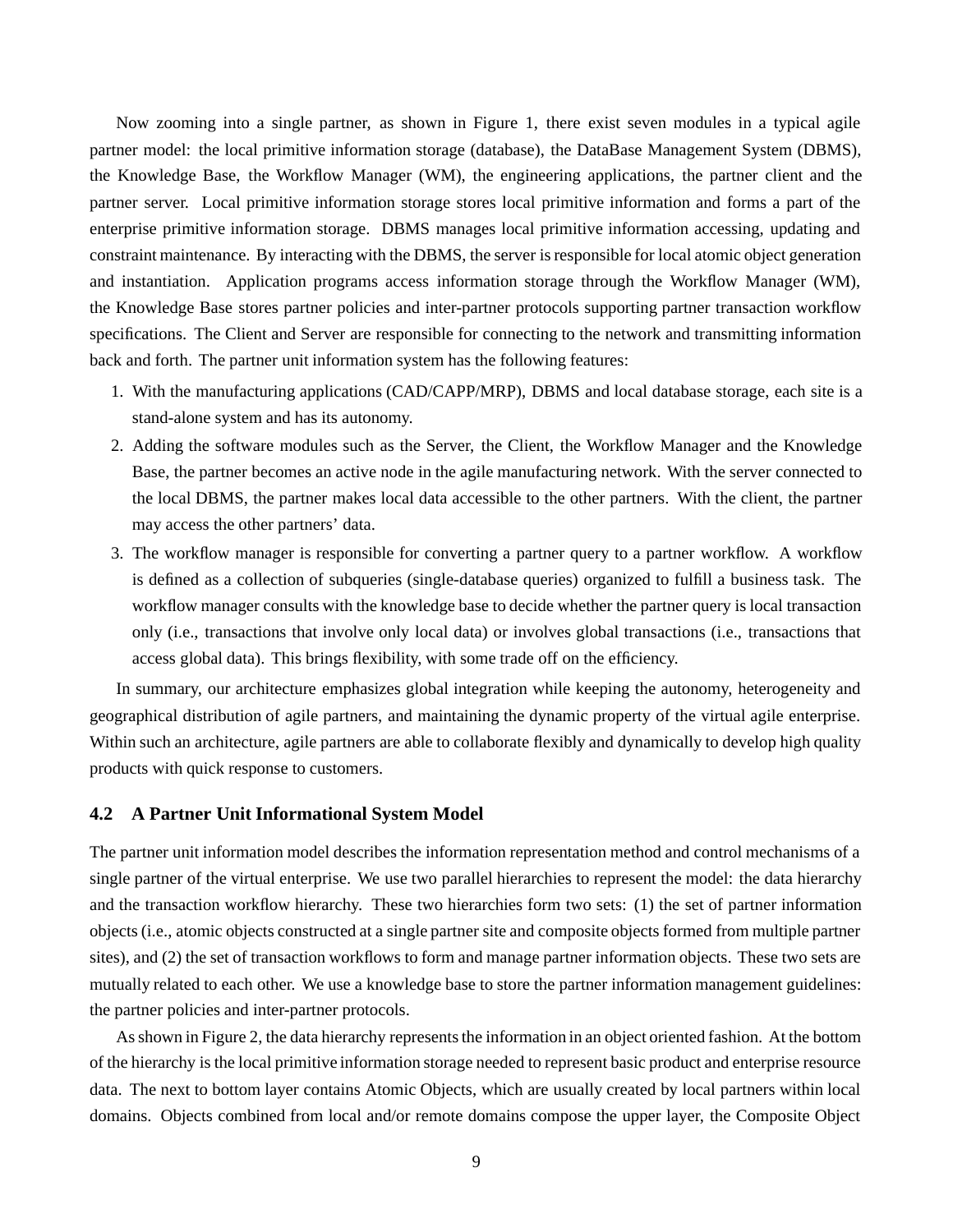layer. From the enterprise point of view, these three layers (aggregated over each partner) compose the enterprise data hierarchy. The data hierarchy is further discussed in Section 5.1.

The workflow hierarchy, on the other hand, specifies the partner information transactions. Corresponding to the structure of the information hierarchy, at the bottom of the workflow hierarchy is the set of primitive data transactions. The upper layers consist of the local workflows and global workflows. The workflow hierarchy is elaborated further in Section 5.2.

The Knowledge Base, composed from local partner policies and inter-partner protocols, is used to compile the workflow specifications and manage partner information flows. The knowledge base consists of expert rules controlling partner information exchanges. It is briefly discussed in Section 6.

Using these two hierarchies and the knowledge base, we are able to represent and manage information for a partner, and subsequently in a virtual enterprise, to support partner collaborations. Our main task, then, is to form these two hierarchies, and the knowledge base which controls the information flow in a consistent manner.

Figure 2 around here

#### **4.3 Operational Model: A Sample Scenario**

To describe the information flow within a virtual enterprise, we use a sample scenario to illustrate its operational model: the collaboration between an MRP planer and the design engineers in the virtual enterprise.

As shown in Figure 3, (only modules related to our sample process are shown in the figure), company Y and Z form a virtual enterprise to design and manufacture product P. Suppose designers D1 and D2 from company Y are working on the design of P. D1 and D2 share various design objects, which are generated from primitive information storage at site Y. At a certain time, an MRP planner M from company Z tries to work on P's MRP report. M needs P's Bill-Of-Materials (BOM) information. M sends a query to the local workflow manager through the MRP application program, which interacts with the local knowledge base and compiles a transaction workflow. The local client then sends this BOM request to company Y. The server at site Y, after receiving the query and performing identification checks, interacts with the DBMS in site Y to generate and instantiate a BOM object from the primitive information storage. It then sends it to M and records M's identification and query in log files. Later on, when a new design version of P is reached by D1 and D2, and the primitive information storage is updated, the WM at site Y consults with local knowledge base and log files, compiles workflows to be executed to keep the global data consistency.

From this sample process, we can see that the cooperation between partners is realized through the cooperations of the partner clients and servers, and local workflow manager controls local information flow. As the main parts of the PUNIS, the partner WM and Knowledge Base reflect local partner's own policies and manage the information exchange between the local host and the outside world. As specified in Section 3, concurrent partner collaboration is beyond the scope of the current research.

# Figure 3 around here

In summary, the VISAM information system for an agile manufacturing enterprise is virtual and formed by distributed partner information hierarchies, and the enterprise transaction workflow hierarchy is really the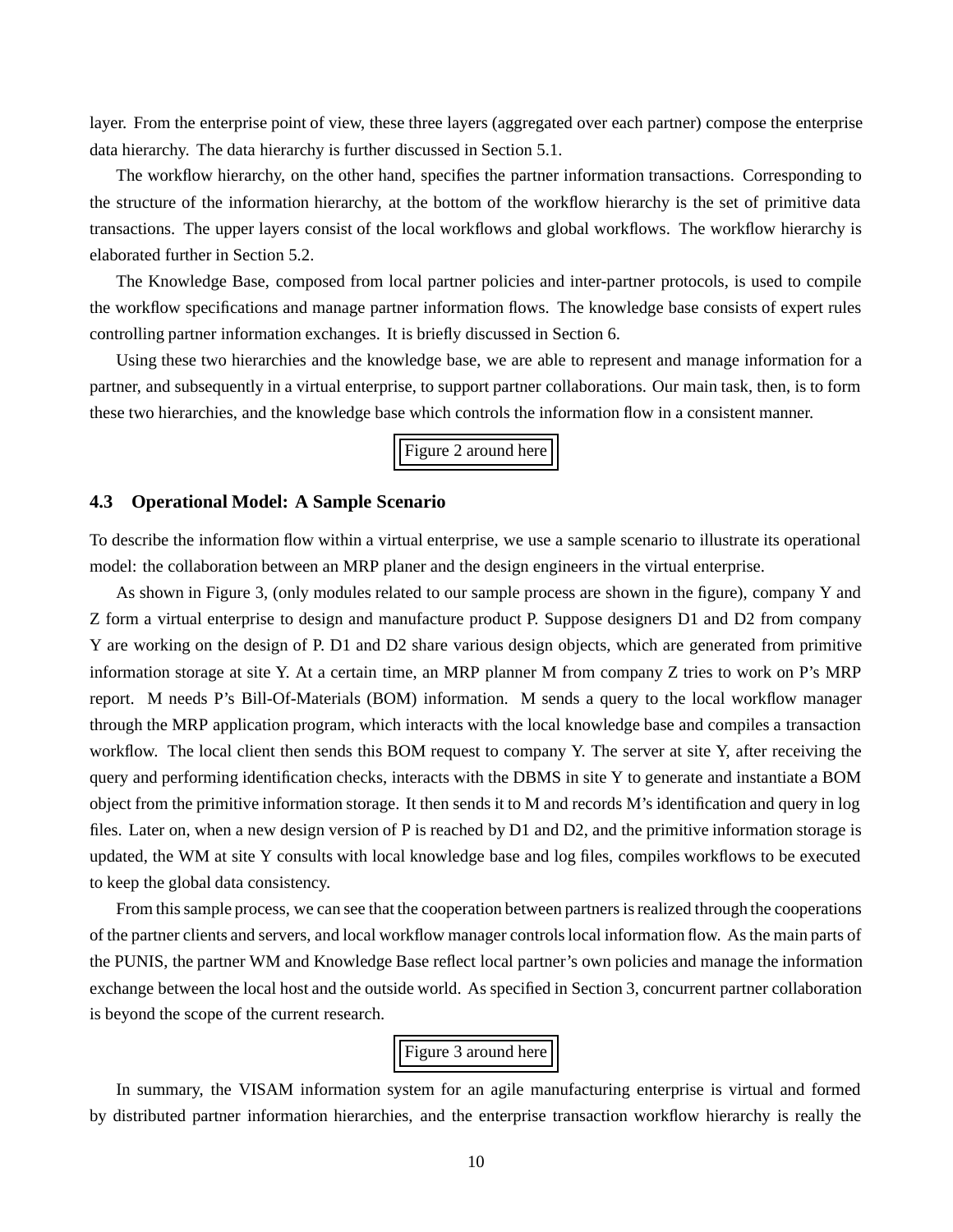aggregation of partner unit information transaction management systems. Information exchange among partners is managed by interactions among distributed partner WMs. In subsequent sections, we will look into issues about the data hierarchy, the workflow hierarchy and the knowledge base development in more detail, and present the prototype system which realizes the framework for illustrative purposes.

# **5 Data and Workflow Hierarchies**

This section describes the two hierarchies in our framework: the data hierarchy and the workflow hierarchy. The data hierarchy represents the agile manufacturing information in a flexible, object-oriented, hierarchical structure, so that the agile partners can dynamically share the information from different views and at different abstraction levels. The basic idea is to provide Dynamic Object Views from primitive information storage. Focusing on the object framework development, we emphasize on the hierarchical structure as well as the methods to form the data hierarchy. Based on the three layer hierarchical structure discussed in Section 4, Section 5.1.1 describes the primitive information storage in agile manufacturing. Section 5.1.2 discusses the agile manufacturing objects, and presents the overall data hierarchy structure. In Section 5.2, we discuss the workflow hierarchy. Based on the discussion of these two hierarchies, Section 5.3 gives a detailed example with a sample data hierarchy, and a simple workflow used to form the composite object.

## **5.1 The Data Hierarchy**

There are three layers in the data hierarchy: (1) the primitive information storage, (2) the atomic object layer, and (3) the composite object layer.

# **5.1.1 Primitive Information Storage**

The primitive information storage in an agile manufacturing system provides necessary ingredients to form information objects used/processed by collaborative partners and applications. It includes fundamental data needed in agile design/manufacturing. In an agile manufacturing environment, the following major information types are needed as the primitive storage in the process of product development and enterprise resource planning. This information list is not exhaustive, and it may also differ depending on the specific industry sector.

1. Primitive Product Information. Product information basically describes what will be produced in terms of engineering drawings, product assembly structure and part lists, group codes and CAD databases, etc. Starting from conceptual specifications from customers, product information are enriched by designers and manufacturers throughout the product lifetime. Primitive product information are the fundamental data and knowledge describing product properties. It is the minimum information set for a product description. For example, the primitive information for discrete mechanical parts will include the following: (1) primitive geometrical information, (2) primitive topological information, (3) materials, (4) surface finish information, and (5) tolerance information (Qiao *et al.*, 1993). These information are primitive in the sense that they must be specified to represent the product, and that they are used to construct design/manufacturing objects throughout the product development process. From engineering design, feasibility and manufacturability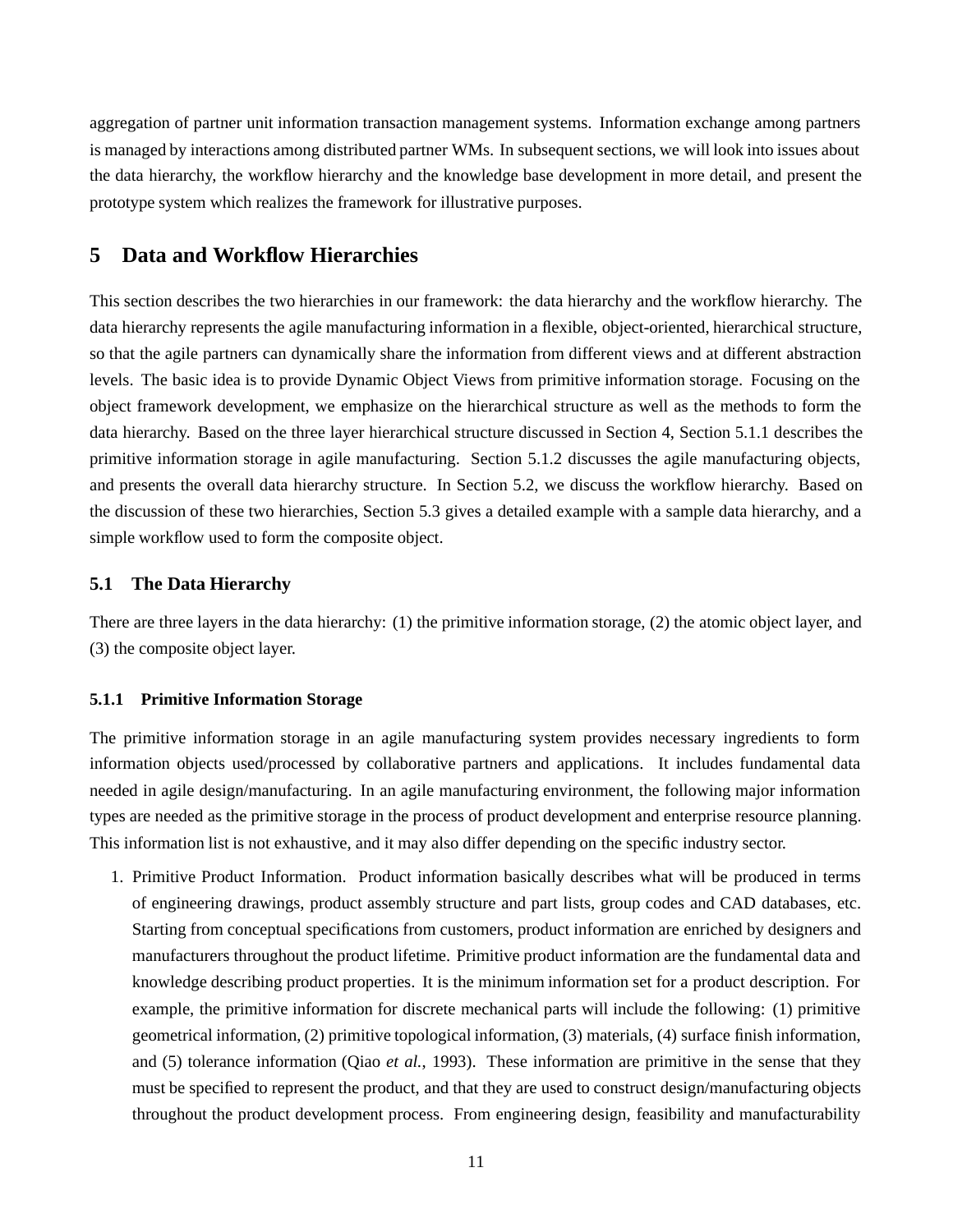evaluations, to process planning and manufacturing resource planning, exchange of product data is essential for agile partners to keep track of product information so as to accomplish the whole production realization procedure consistently.

- 2. Primitive Process Information. Process data specifies the procedures to transform raw materials to final products in terms of manufacturing operations and activities, and possibly machine operation programs such as numerically controlled (NC) programs. In an agile manufacturing environment, primitive process information is defined as the minimum set of processes for making the product. It includes the primitive operations on the products and it relates to product design information and manufacturing resource information. Examples of the primitive process operations for mechanical parts will include primary processes (casting, injection molding, etc.), secondary processes (turning, drilling, etc.), and tertiary processes (grinding, etc.).
- 3. Primitive Manufacturing Resource Information. Manufacturing resource information describes production means in terms of manufacturing facilities (including machines, humans as well as applications) and their spatial, temporal and organizational properties. Manufacturing resource information are primitive in the sense that they are essential for partner selection, product design, design manufacturability evaluation, product fabrication and enterprise resource planning. In developing and manufacturing the product, manufacturing resources are the primitive means to generate the physical product. An example of the primitive manufacturing information is the data structure of a workcenter. The basic properties of a workcenter includes the following: (1) work center ID, a unique identifying number assigned to each work center in the system, (2) work center description, (3) department, (4) work center status (hold, working or released), (5) work center state (available or busy), (6) capacity parameters such as horse power, speed range, feed range, work envelope, accuracy, tool change time, feed change time, speed change time, etc.

Sitting at the bottom of the data hierarchy, the aforementioned primitive information are stored in various partner design/manufacturing databases at distributed partner sites, managed by various DataBase Management Systems (DBMS), and are used by high level partners and partner applications to form objects in the product development process. The data hierarchy is built from the primitive information dynamically, using the partner workflows, either locally or globally.

Current engineering information systems often lack the link between the primitive information storage and high level application objects (Law *et al*, 1991). Our approach is to construct a channel, which connects remote partner primitive information storage with partner application objects, and provides a common mechanism for distributed partners to access remote primitive information storage concurrently and consistently. We will discuss the approach in the following sections.

#### **5.1.2 Agile Manufacturing Objects**

Viewing the world as a collection of objects, Object Oriented Methodology (OOM) takes everything as objects (Rumbaugh *et al.*, 1991). For instance, a data value is an object, a manufacturing part is an object, an assembled product is an object, too. OOM provides a unified information view and flexible approaches for data exchange and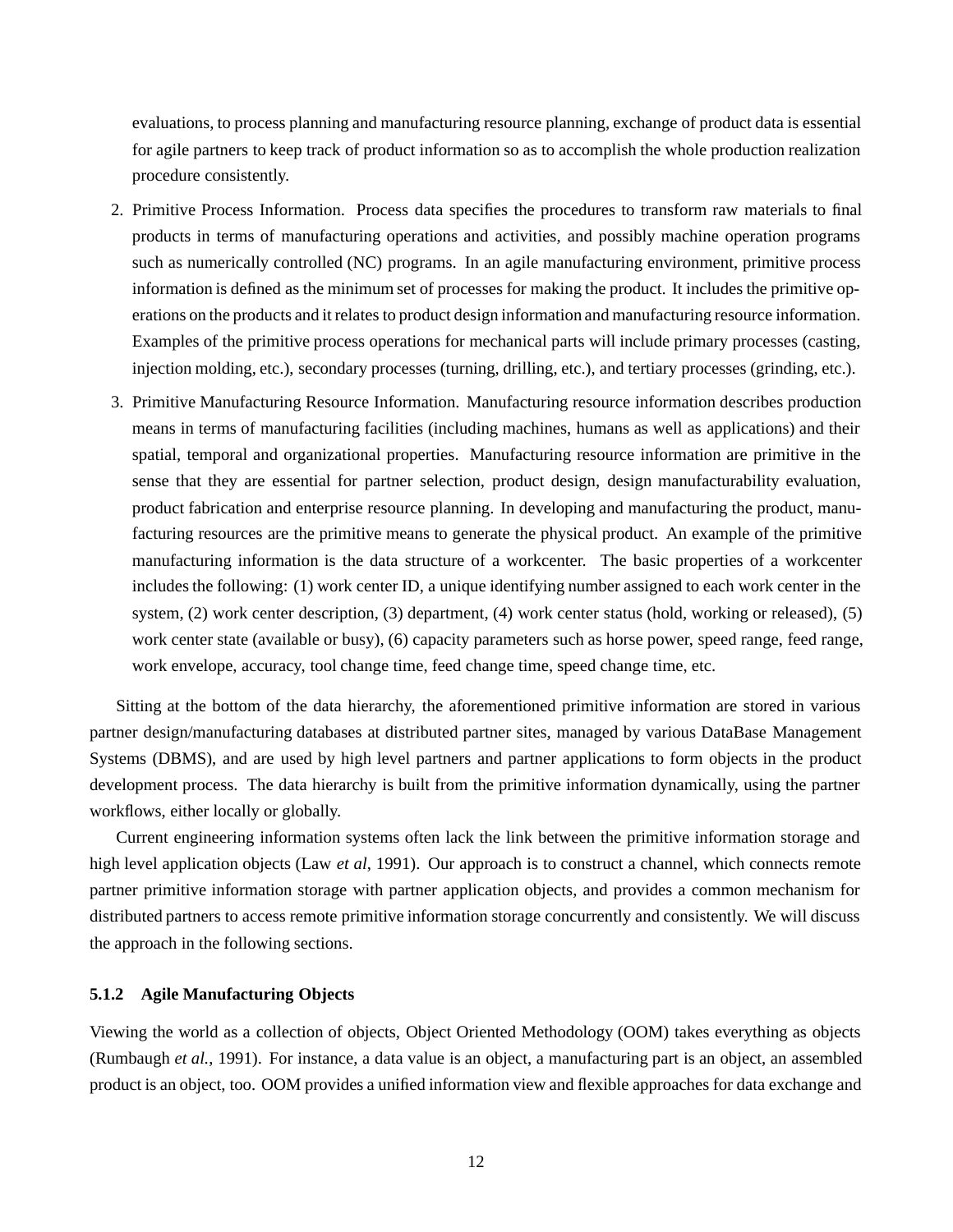transfer; thus, it is appropriate for agile manufacturing information representation. Here we give a brief definition first, and then focus on the object generation and construction schemes.

## **(1) Definition**

In agile manufacturing, we define an agile object as the following:

Agile Object(AO)=(ClassID:CID, ObjectID:OID, Constructor:C, Attributes:A, Methods:M)

where

CID is the identification of the class which AO belongs to;

OID is the unique object identification;

C is the function specifying the procedures for generating the object;

A is a finite set of object attributes, including both static and dynamic attributes;

M is the set of methods to access and pass messages to the object.

Here, we are interested in the constructor C as we need to build the scheme to construct objects. We divide agile objects into two categories: atomic objects and composite objects. Atomic objects are defined and constructed directly from primitive information storage at a single partner site, while composite objects are constructed from atomic or composite objects, which are formed at different partner sites. The atomic objects are domain specific and need to be coded by individual partners or generated by advanced applications during the product development process. For example, in designing a mechanical assembly P, the constructor for the object "BOM of P" is the function to form the BOM of product P, it can be specified by the assembly designer, or be generated automatically using applications in the design process. Composite objects, on the other hand, are constructed from objects, and the partner needs to specify algorithms for constructing the object. In short, it is the partner's responsibility to give the object constructor, and given the constructor, the information system integrates the distributed engineering databases and forms the object automatically.

#### **(2) Object Construction**

As we have discussed, atomic objects are formed directly from primitive information and are usually formed by a local partner from the local database storage. On the other hand, composite objects are constructed from atomic objects or composite objects, which may not be located at a single site. So we are mainly interested in the composite objects. An example of a composite object is the product assembly which is constructed from object o1 at partner site P1 and o2 at P2. To form composite objects, it is essential for remote partners to process the subqueries and pass atomic/composite objects between distributed partner sites.

To construct a composite object, we need to specify the location and formation algorithms for the sub-objects, the dependencies between these sub-objects, and the algorithm for forming the object from these sub-objects. We have developed the Partner Query Language (PQL) and the Partner Workflow Language (PWL) to specify the object construction and manipulation (information transaction) queries (refer to Section 5.2.1 and 5.2.2 for more details of PQL and PWL).

#### **(3) The Data Hierarchy**

From the above discussions, we can see the enterprise data hierarchy aggregates the distributed partner databases into an integrated virtual database. These distributed partner manufacturing databases are not simply connected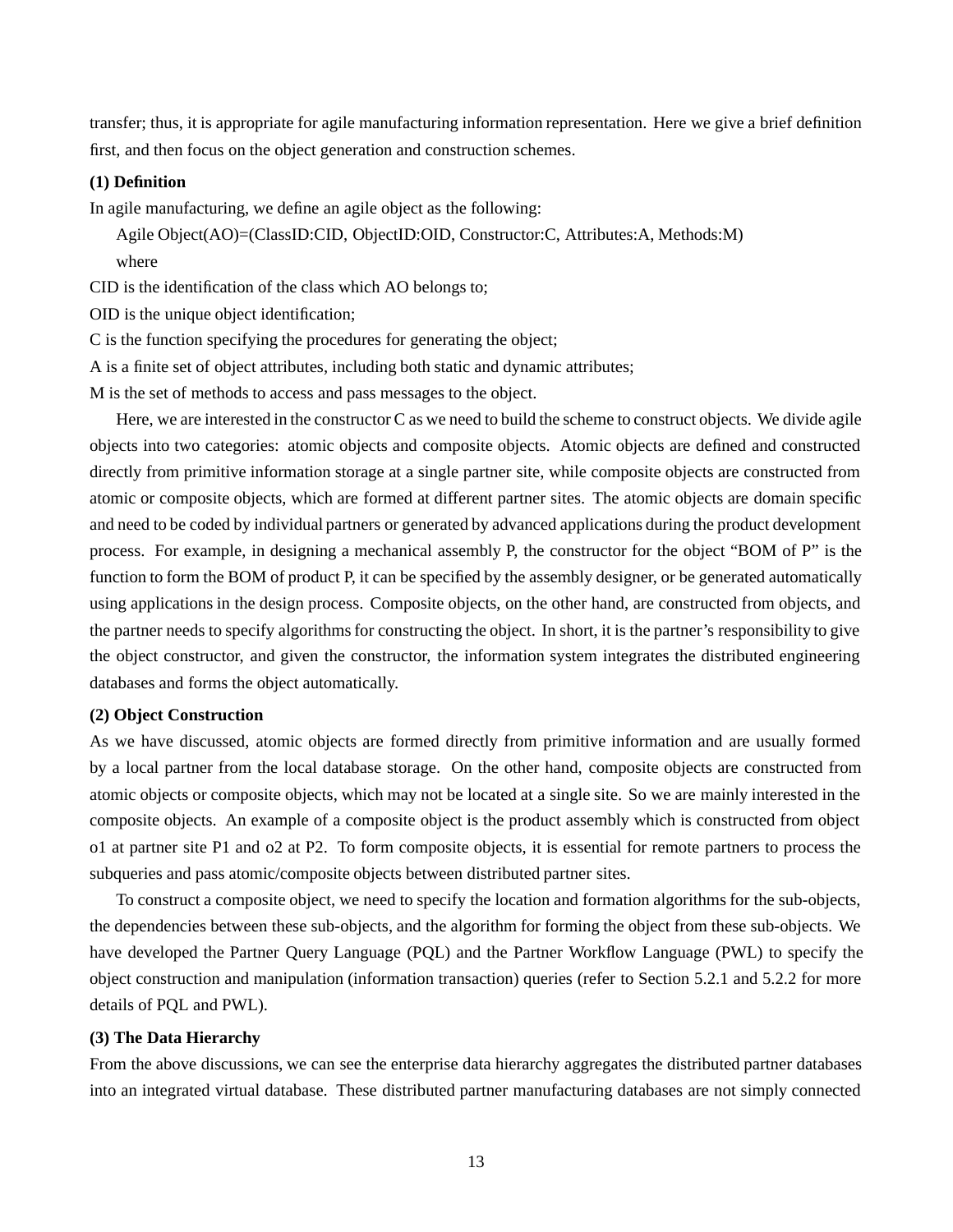physically. These databases are connected and managed by a certain scheme so that they satisfy the agile manufacturing information system requirements as a whole unified database. The database hierarchy has the following properties:

- 1. Flexible and dynamic object construction and sharing schemes. The virtual enterprise data hierarchy is composed of individual partner information hierarchies, which aggregate together to form a complete enterprise information representation. The primitive information is stored at distributed partner sites, the atomic objects are constructed from local storage, and the composite objects are formed by using other atomic objects and composite objects located at local or global sites. As shown in Figure 2, there are three layers in each partner site: the bottom is primitive information storage, the middle is atomic objects, and the top is composite objects. A composite object in partner A can be formed from the atomic objects from partner A, B and C, and the composite objects from Partner A, B and C.
- 2. Multiple object views. Based on the distributed primitive manufacturing information, atomic objects and composite objects are built from different partner views. For example, a product is an assembly of engineering drawing and specifications from the product designer's point of view, it is an aggregation of primitive processes from the process planner's perspective, and for an MRP user, a product concerns the work schedule, the inventory and the purchase orders. Because of the partner information exchangeability, our framework allows the formation of multiple object views from the same primitive storage. Recently, EXPRESS-V and EXPRESS-X are also being developed as standards for this (Spooner and Hardwick, 1996).

In the next section, we cover the schemes for constructing and manipulating these objects: the workflow specification and execution schemes.

#### **5.2 The Workflow Hierarchy**

Based on the enterprise data hierarchy, we divide partner transactions into two categories: the local transactions and the global transactions. Local transactions are those which involve local atomic objects and primitive storage and are described by local workflows. Global transactions are transactions which need to access or manipulate data located at multiple partner sites and are represented by global workflows.

The workflow hierarchy consists of workflows managing partner object constructions and manipulations. Since our focus is the workflow specification and execution schemes, we develop languages for partners to specify object construction and manipulation queries, and operational scenarios and protocols for partner query executions.

#### **5.2.1 Partner Query Language**

Partner Query Language (PQL) is developed to facilitate partners to compile partner queries to the distributed manufacturing databases. From a partner's point of view, when the information is logically stored in a single site, the Structured Query Language (SQL) for relational databases (Elmasri and Navathe, 1994) is appropriate for compiling the query. We adopt the SQL format in our Partner Query Language. The basic syntax for a partner query is the following: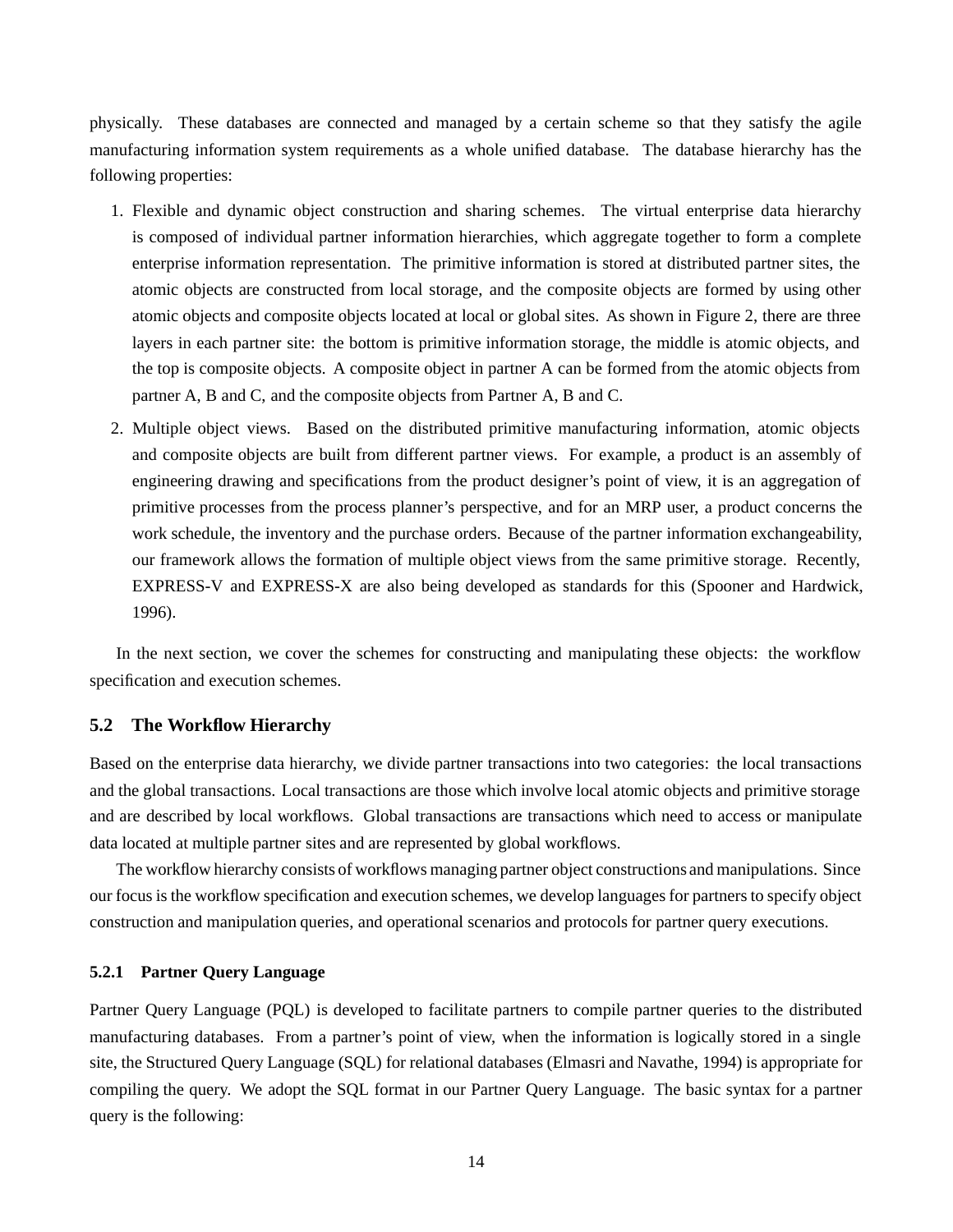**construct (or create, delete, update)** Object name from partner\_database\_schema **where** condition clause

The object name is the template of the object(s) to which the query is applied. The partner database schema is the set of schema in which the data or objects reside. The condition clause specifies the conditions needed in the query. An example is to construct a composite object from atomic objects at distributed partner sites. Assume in our previous sample enterprise (Figure 1) formed by partner A, B and C, the enterprise Inventory information is stored in an MRP database, the product Gross Requirement (GR) is stored in the SALES database in the sales department, and the product data is stored in a CAD database, then the query for the MRP partner to construct the object "Production Order Release (POR)" for part #32 would be as shown in Figure 4.

To compile partner queries using PQL, the sharing common data schema between partners must be built according to mutual agreements. For existing databases, inconsistencies in database tables and attributes can be resolved using the heterogeneous database discrepancy resolution (Rusinkiewicz *et al.*, 1995). PQL ensures the partner query's integrity by using the two-phase-commit protocol in executing its corresponding workflow.

#### **5.2.2 Partner Workflow Language**

Partner queries compiled using PQL do not specify the query details such as partner sites and object construct algorithms. The system is responsible to find out where these objects (BOM, GR and INVENTORY) should be formed and transformed (see also Section 5.2.3 for mapping from PQL to PWL). Since the partner query is going to be executed as workflows, we developed the Partner Workflow Language (PWL) to specify partner global and local transaction details. Here we describe this language by using a sample query and giving its syntax and semantic meanings (see Song, 1996, for further details).

A sample query written in PWL is shown in Figure 4. This query is actually based on the partner query shown on the left side. The syntax of a partner workflow query is the following.

**beginprogram** query components **endprogram**

Figure 4 around here

The **query components** contain four fundamental components: objects, subtask definitions, subtask dependencies and preference specifications.

#### **(1) Objects**

The objects here are a broad concept: they can be atomic objects or composite objects in the data hierarchy (the usual case), they can also be the primitive information storage. Objects are used in PWL as arguments or results of the partner subtasks.

The type of an object specifies its categories. The object type is basically a user-defined object structure. It can be the basic data types such as "Integer", "CharString", etc., if the object is actually the primitive data storage.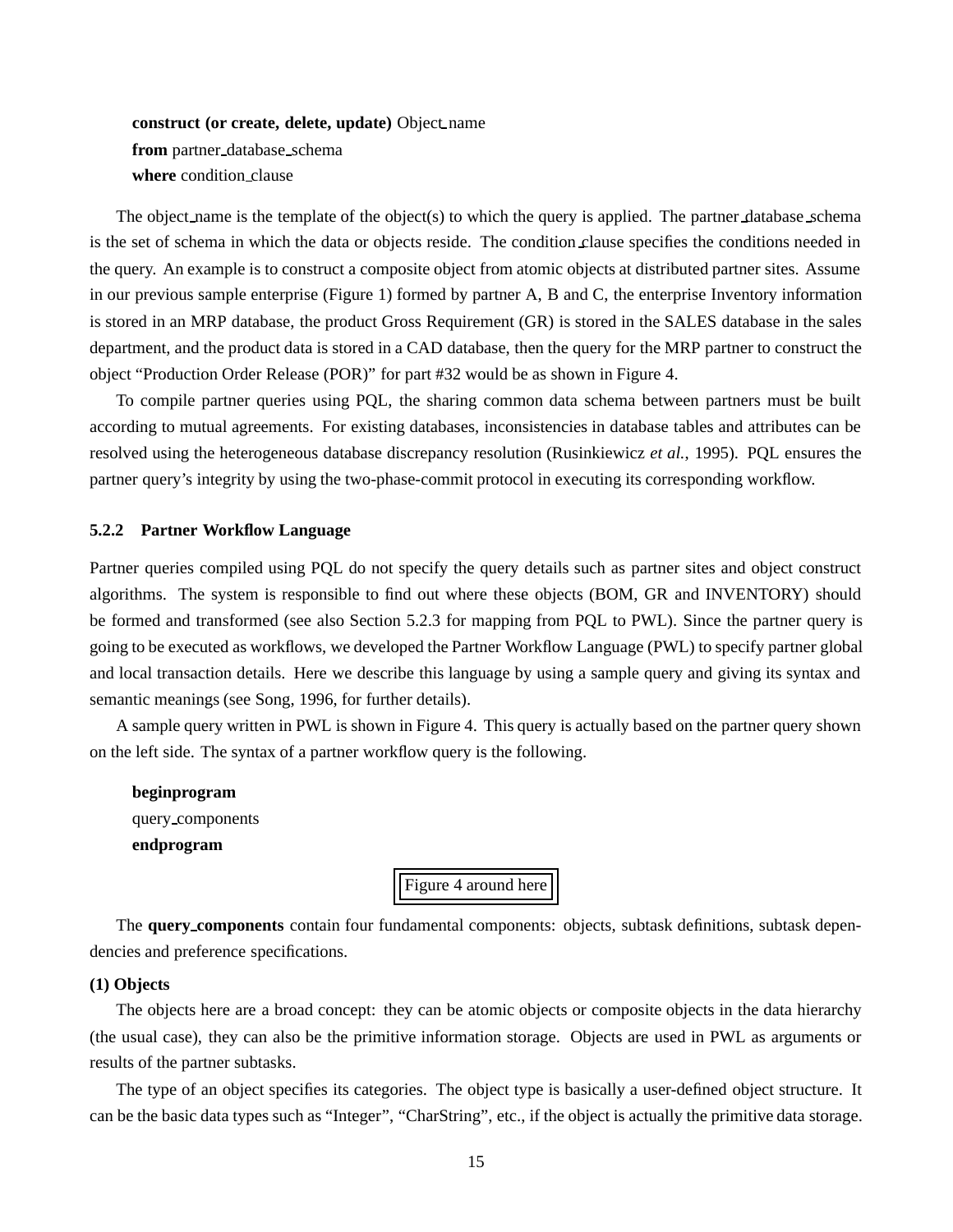It can be an aggregate set of basic types, if the object is an atomic object. It can also be an aggregate set of objects, if the object is a composite object. For example, the object BOM has the following type:

| object BOM of  |            |
|----------------|------------|
| Part_Id:       | Integer    |
| Part_name:     | CharString |
| Child Id:      | Integer    |
| ChildQuantity: | Integer    |
| endobject      |            |

Passing objects through the network is an active research topic (Mowbray and Zahavi, 1995). Currently, we focus on the object data passing, and in our system implementation, we use a certain format to represent object data. For example, data for "BOM" is represented using the format of "parent-quantity (child-quantity)" with a recursive format. Particularly, the BOM for part #32 is:

"32-1(321-2(3211-1) 3211-1)" (which is recursive parent-#(child-#) format)

In this manner a BOM is encoded at the sender site and decoded at the receiver site.

## **(2) Subtask definition**

Subtasks are the partner subtransactions executed at individual partner sites. A subtask is defined by the following specifications:

- i. The subtask name,
- ii. The input object specified by the name of the subtasks generating the object,
- iii. The partner host site, specified by the domain name of the host IP address,
- iv. The partner software system name,
- v. The valid subtask execution time period,
- vi. The subtask execution procedure,
- vii. The commit option when the subtransaction is instructed to commit,
- viii. The undo option when the subtransaction is instructed to abort,

#### **(3) Subtask dependency specifications**

This part specifies the control flow or the subtask execution order of the global workflow. It actually synchronizes the subtask execution order. The subtask dependency specification is based on the data flow and control flow of the global transaction. Generally, subtask dependencies include subtask ordering dependencies defining subtask execution orders, and trigger dependencies defining contingency executions (Zhang, 1994). The dependency specifications in the sample workflow (shown in Figure 4) are the following:

- i. subtask t1, t2 and t3 can be executed in parallel,
- ii. only subtask t4 can be executed only after t1, t2 and t3 succeed,
- iii. if t4 succeeds, the global workflow succeeds,
- iv. if t1 or t2 or t3 fail, the global workflow aborts.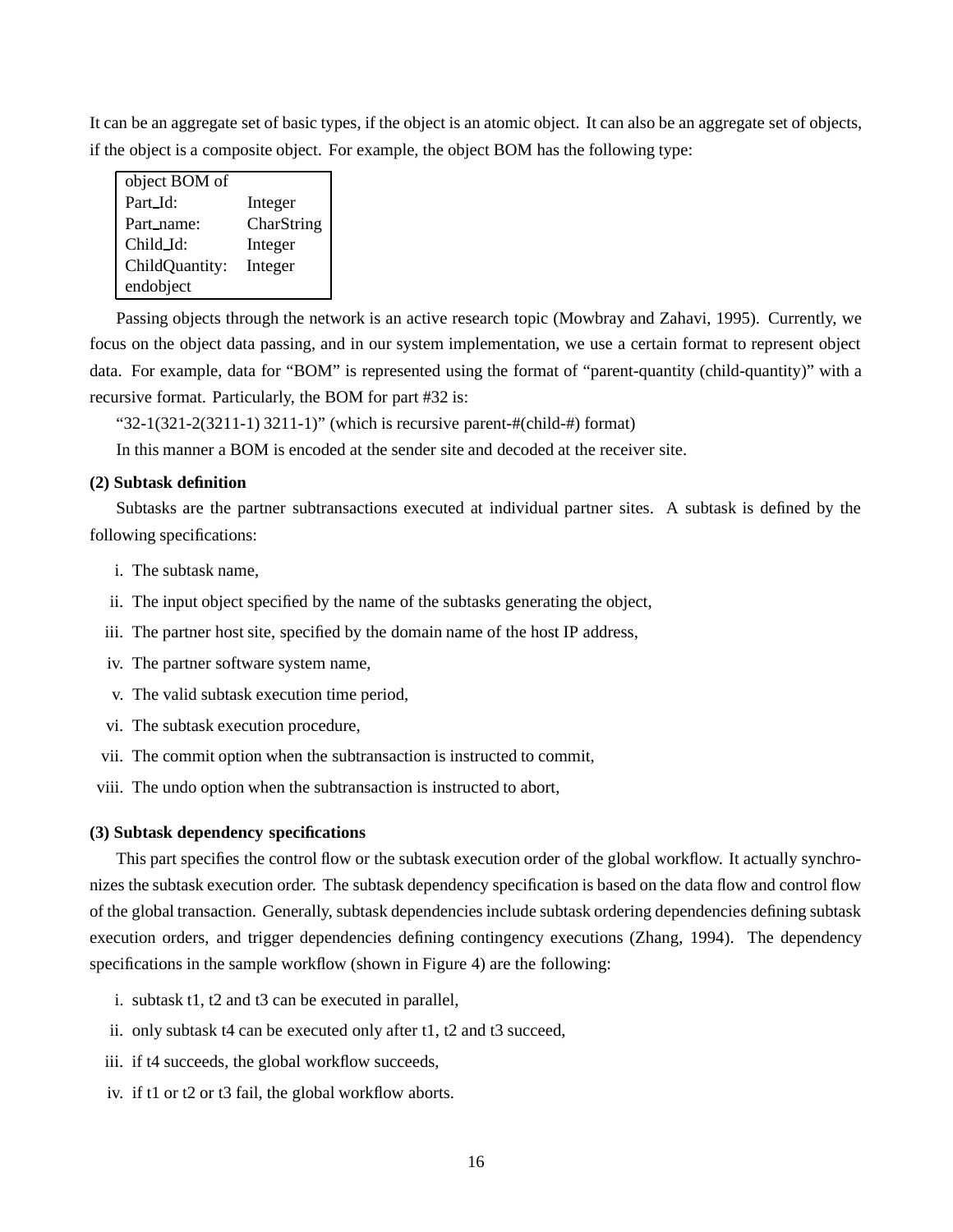#### **(4) Alternative workflow specification**

Alternative workflow specifies the workflow which is an alternative to "this" workflow, while workflow preference defines a certain criteria for committing/aborting the subtasks.

#### **5.2.3 Mapping from PQL to PWL**

We have discussed the Partner Query Language (PQL), which is used by individual partners and reflects the logical view of an aggregated database, and the Partner Workflow Language (PWL), which is constructed by the system and reflects the logical view of relationships between distributed partner database systems. The mapping from PQL to PWL is performed by consulting the system data dictionary, and the knowledge base consisting of partner information sharing policies. Considering the partner query and the workflow query in Figure 4, the mapping from a partner query to a workflow query is performed by the following steps:

- i. Based on the component database systems specified in the PQL, find out the relevant partner IP addresses and software systems;
- ii. Based on the component database tasks specified in the PQL, construct the workflow subtask specifications. This is accomplished by checking the global data dictionary;
- iii. Based on the transaction specific expert rules stored in the knowledge base, and the component database dependencies, build the subtask dependencies including execution order, trigger and real-time subtask dependencies;
- iv. Specify any alternative workflows or subtask preferences.

In our framework, the Workflow Manager (WM) is responsible for constructing PWL queries from PQL queries. To perform the mapping steps, WM needs to consult the expert rules stored in the knowledge base. Basically, the knowledge base contains two portions of information: one is the partner information regarding the data schema, the host address and the software systems of relevant partners; the other is transaction specific rules specifying partner information transaction management policies (Section 6).

#### **5.2.4 The Workflow Execution Scheme**

PWL specifies the locations and dependencies of the distributed partner data needed to execute the query, and how to use the information. Actual mechanisms are needed to implement the specified algorithm. Here we describe the partner workflow execution protocols first, and then give a scenario which realizes this implementation by two-way communications between partner database systems.

#### **(1) Partner workflow execution protocol**

The whole purpose for building the data hierarchy and the workflow hierarchy is to represent the data in an object oriented form and to let the partners share the information across the enterprise dynamically. Based on the information system requirements presented in Section 3, we use the following partner workflow execution protocols as guidelines.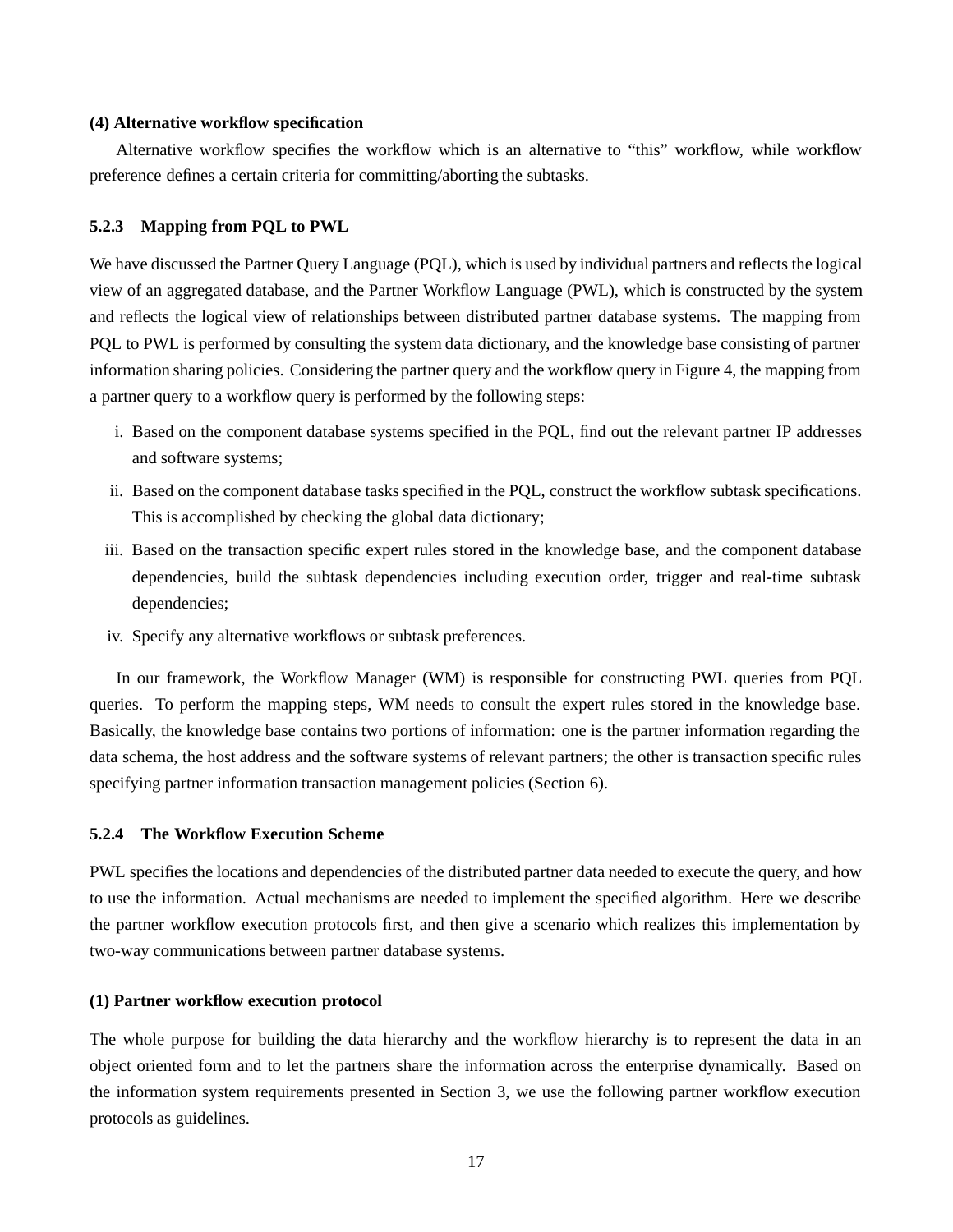- (1) Dynamic Two-Phase-Commit protocol. This protocol is based on the traditional "Two-Phase-Commit" Protocol. It is dynamic in the sense that the system coordinator role is no more central, the role is dynamically assigned to the client at the workflow initialization site, which may be any one of the multiple partners in the agile enterprise. To execute a partner query, the workflow manager decomposes it into subqueries (subtasks) and specifies their relationships. The local client (temporary system coordinator) sends out all the subqueries and a vote message to each participant partner server. Each partner server enters into the preparation state for subquery execution and responds with a vote. After the client collects all the votes, it makes a decision based on the votes, and broadcasts the decision to all the participants. If all positive votes are received, it sends "commit" commands to all component partner servers and waits for results; otherwise it aborts the whole workflow by sending an "abort" command. This protocol guarantees the workflow execution atomicity. In the agile manufacturing environment, a central system coordinator is inappropriate in the virtual enterprise structure; thus the client which tries to execute the workflow becomes the temporary system coordinator. The workflow may or may not succeed, depending on the partner local system states.
- (2) Partner data ownership protocol. This protocol requires that all data updating transactions must be performed by the data owner. Negotiation may exist, but final data updating is made by the local partner system. In an agile manufacturing environment, this is essential because of the existence of multiple data ownership. For example, update of the BOM object can only be conducted by the CAD user.
- (3) Inter-partner data dependency reservation protocol. This protocol requires that each transaction must not violate the inter-partner data dependencies and constraints. Particularly, if local partner data is to be updated, the local workflow manager and client are responsible for compiling compensation workflows to update relevant objects. For instance, when performing BOM updating, the CAD site is responsible for compiling workflows to change the status of relevant parts to "hold" at the other sites.

These three protocols are mutually consistent. The Dynamic Two-Phase-Commit protocol makes sure that each workflow brings the system into a data consistent state, while the partner who owns the data is responsible for local data updating: whenever a local updating is to be made, corresponding compensation workflows need to be compiled and executed according to the data ownership protocol, and if a workflow is executed, it is executed completely or not executed at all.

#### **(2) Partner workflow execution schemes**

With the partner workflow execution protocols in mind, a workflow execution scheme is developed. The idea is to build a server and a client at each partner site, which implements the necessary functions. The complete mechanism is as the following.

- 1. At local site, a local server (e.g., Unix daemon) is launched and it listens to the network all the time so that the local partner is ready to provide service.
- 2. At local site, if the partner compiles a partner query, the workflow manager consults with the knowledge base and converts the partner query into a partner workflow which consists of a set of subqueries.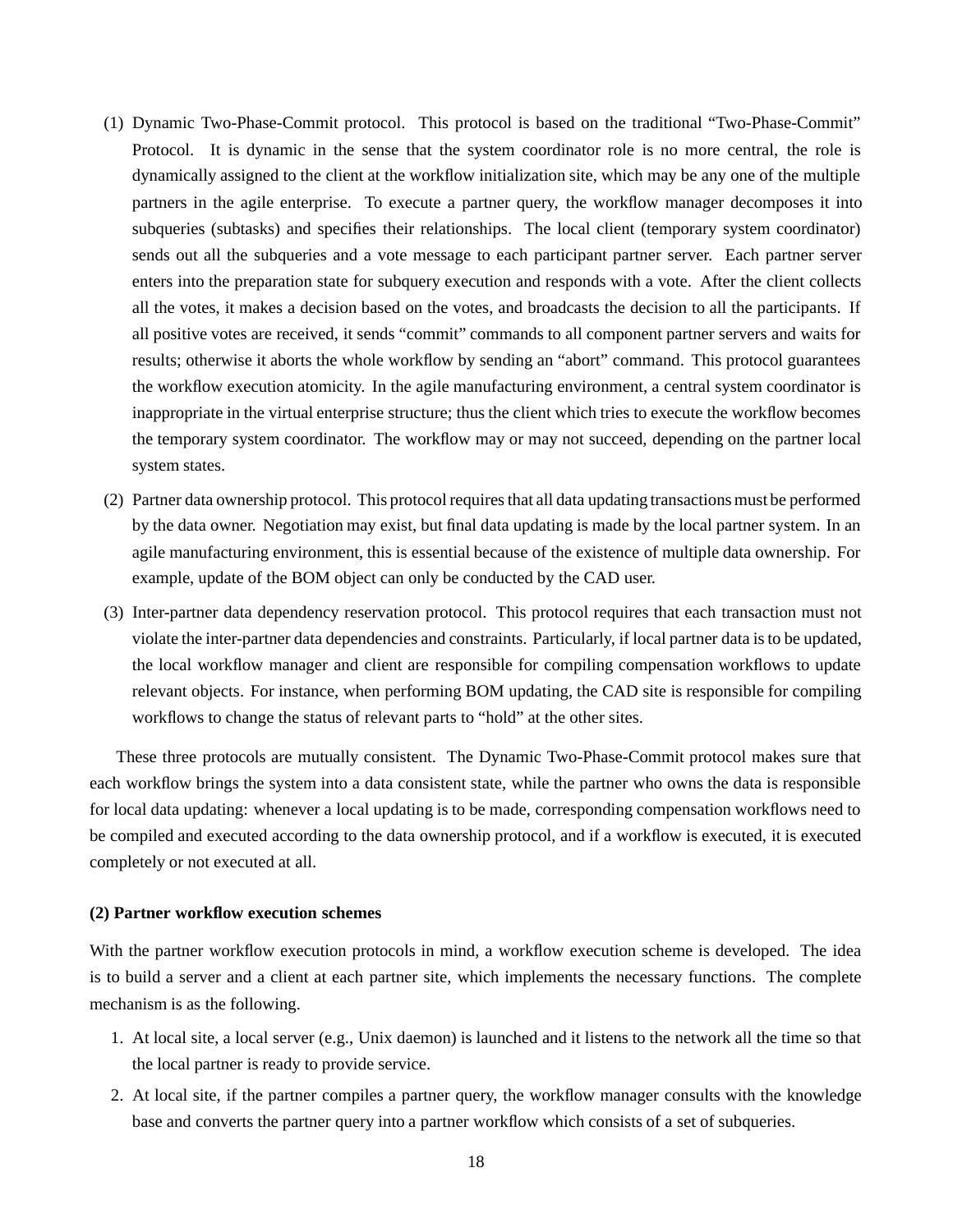- 3. At local site, the client program is invoked to act as the temporary system coordinator. It tries to connect to the partner database systems at various partner sites by sending them the subqueries and votes.
- 4. At another remote partner site, just like the local site, a server has been launched to listen to the network all the time. When the server receives the connection request from the client, it performs authorization checks, and sends back a positive vote when the system is ready.
- 5. At local site, if the client receives all the positive votes, it issues the "commit" command to relevant partner servers, else it issues the "abort" command.
- 6. At the remote site, if a "commit" command is received, the remote server (daemon) then forks a child process, which works with the remote database management systems to execute the subquery. At the same time, the parent process listens to the network for any other possible connections. If an "abort" command is received, the remote server disconnects from the local client, and continues to listen to the network.
- 7. At the remote site, the child process sends the subquery results back to the client, and records the partner ID, the transaction time and subquery in the log file. Later on, if local information storage is updated, a new workflow is formed to look up all the logs and notify relevant partners to keep information consistent.
- 8. At local site, after the client has received all the necessary information from all the partners, it commits the workflow completely. Of course, all the information are recorded by the local logs for future tracking.

# **5.3 A Detailed Example**

# **5.3.1 A Sample Data Hierarchy**

In this part, we give a simple data hierarchy example. As discussed in Section 4, the sample virtual enterprise has three partners: company B is responsible for design, company C for manufacturing resource planning and A for process planning. Applying the above agile object concepts in our sample virtual enterprise, a simple data hierarchy can be built. Figure 5 shows a simplified data hierarchy and its layers.

- 1. Figure 5a shows the different layers of the data hierarchy. Figure 5b is the primitive storage layer. Primitive product data is stored at partner B, and the primitive resource data is stored at partner C. Figure 5c is the atomic object layer. Atomic object BOM is formed at partner site B, atomic object INVENTORY is formed at site C, object GR (Gross Requirement) is formed at the sales department (not shown in the figure). Figure 5d is the composite object layer. Composite object Production Order Release (POR) is formed based on BOM, GR and INVENTORY.
- 2. The primitive information storage layer includes two parts: i) the primitive product data stored at site B (schema 1), where table 1 specifies the structure of part #32, and table 2 specifies the structure of part #321. ii) The primitive inventory information stored at site C (schema 2), where table 3 stores the current inventory for part #32, #321 and #3211.
- 3. The atomic object layer is formed using the primitive storage. BOM for part #32 is formed from table 1 and 2 and is shown in Figure 5c.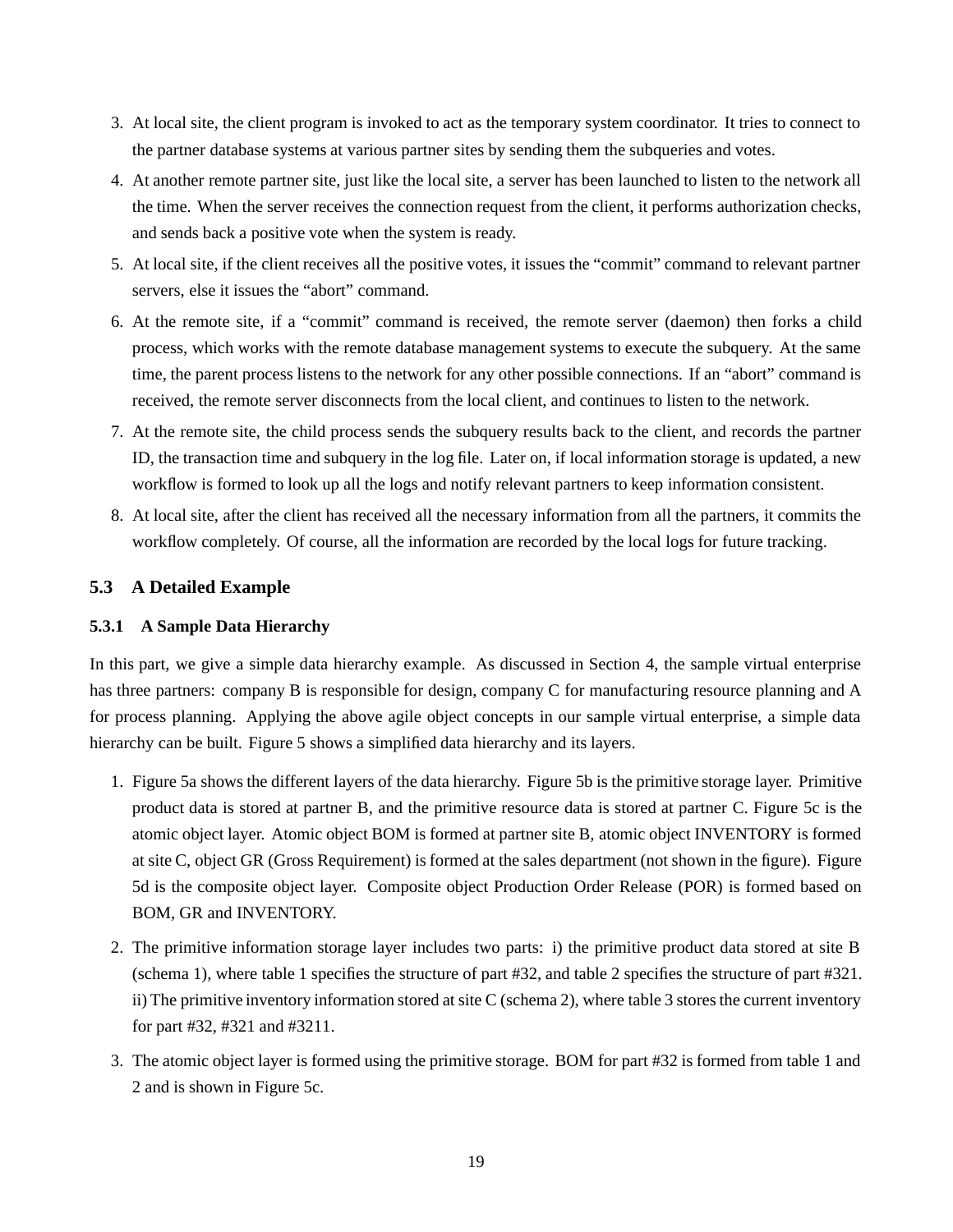4. The composite object layer. From the part Gross Requirement (GR) passed from the sales department and the BOM object from company B, based on the atomic object INVENTORY, we can construct the composite object "POR for part #32". Assuming the leadtime and lotsize for part #32, #321 and #3211 are the following.

The algorithm POR FORMATION has two parts.

(1) Constructing POR for a particular part.

For a particular part, in period  $t = [0, T]$ , given initial inventory  $I(0)$ , Gross Requirement  $GR(t)$ , lead time 1, lotsize  $s$  ( $s = 0$  means lot-for-lot), POR is formed as:

For time period  $t = 0$  to T do { if  $I(t) > GR(t)$  then  $I(t + 1) = I(t) - GR(t)$ ; else if  $(s \neq 0)$  then  $POR(t - 1) = s$ ;  $I(t + 1) = s + I(t) - GR(t)$ ; else  $POR(t - 1) = GR(t) - I(t); I(t + 1) = 0;$ 

(2) Calculating GR for child part from parent part.

Given the parent (ID is parentID) part's BOM as an array Q(parentID)(childID), the child (ID is childID) part's GR(t) is formed as the following.

Search the BOM tree to find all the parents For each parent, which has  $POR(t)$ For time period  $t = 0$  to T do {  $GR(t)$  + = Q(parentID)(childID)  $\times POR(t)$ ; }

Figure 5 around here

#### **5.3.2 A Sample Workflow Specification and Execution**

In the simple data hierarchy presented in Section 5.3.1, the composite object POR is formed from three atomic objects: GR, BOM and INVENTORY. Examining the sample transaction "Build the Production Order Release (POR) from GR, BOM and INVENTORY," the following steps are employed to specify and execute the workflow.

- 1. Partner constructs the query using PQL, the query is shown in Figure 4;
- 2. Workflow Manager retrieves relevant rules from the knowledge base and forms the workflow using PWL, the workflow is shown in Figure 4 and is composed of the following subqueries:

subquery1: Partner B construct BOM object for part #32;

subquery2: Partner C retrieves local INVENTORY object;

subquery3: Partner C reads GR from sales department;

subquery4: Partner C constructs the POR object using the received objects;

3. Local client is invoked as the system coordinator, which executes the workflow based on the above specifications. The executing process is shown in Figure 6.

Figure 6 around here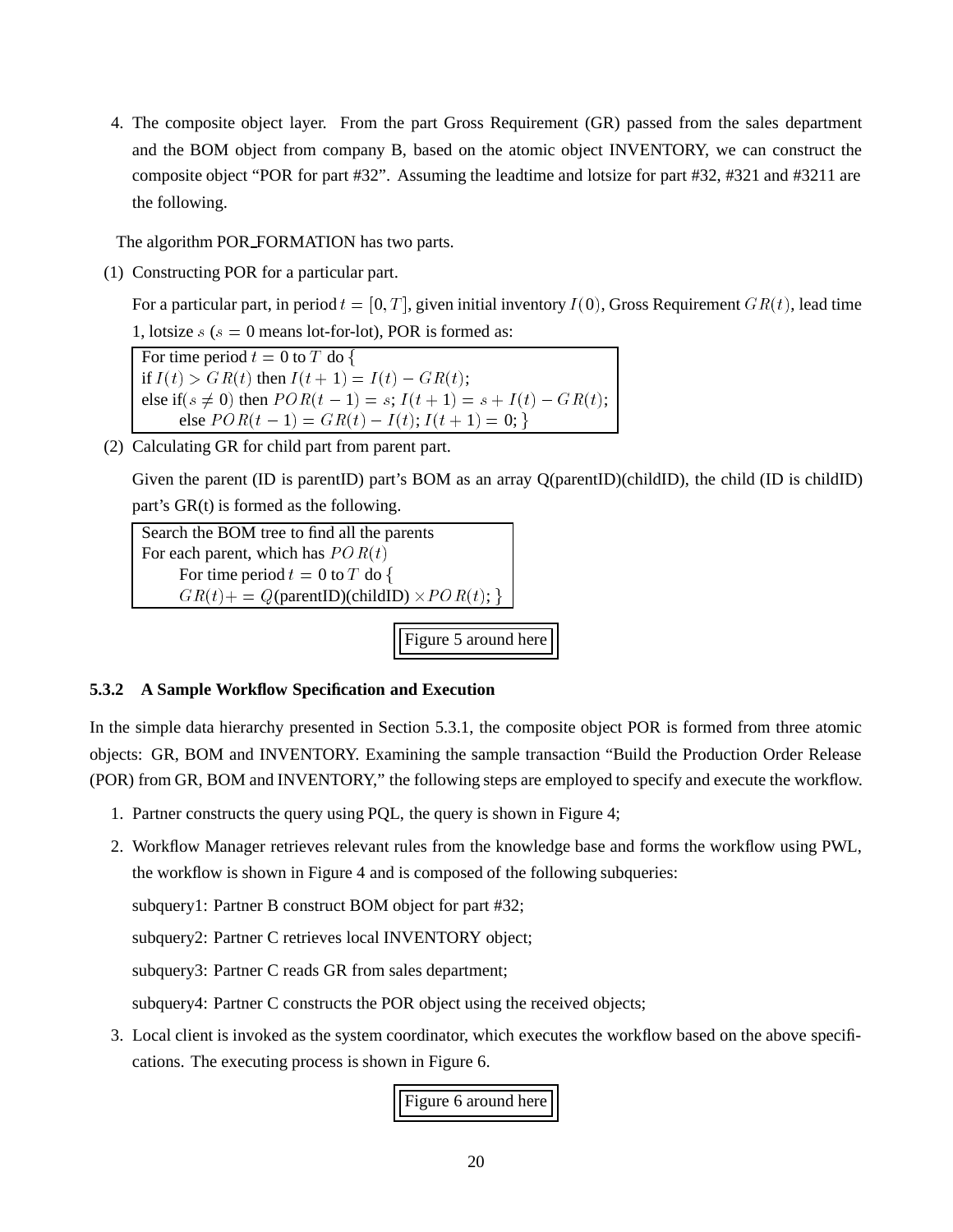## **5.4 Summary**

In this Section, we have discussed the agile manufacturing object concepts and construction schemes. We have discussed partner workflow specifications and execution schemes. The information hierarchy represents enterprise information with multiple object views. The partner workflows build and mange these objects. We have also introduced the dynamic two-phase-commit protocol to keep the transaction atomicity. Partner data ownership and partner data dependency mechanisms are introduced to keep the system data consistent.

Per our discussion, the partner primitive information builds the ground of the information hierarchy. Using object orientation, various atomic objects and composite objects are built using partner workflows. Currently, data objects are encoded using a certain data format (e.g., recursive parent-#(child-#) for BOM object). Such encodings can be replaced in the future by the emerging CORBA standard (Mowbray and Zahavi, 1995). The workflow hierarchy is used to build and manage the information hierarchy. These two hierarchies are mutually related and provide consistent, dynamic and multiple views to distributed collaborative partners.

# **6 The Knowledge Base**

The knowledge base stores expert rules reflecting partner information management policies. By interacting with the knowledge base, the workflow manger is able to convert partner queries into workflow queries, and manage the local client to execute the workflow in a consistent way. Building the knowledge base is a critical step in our framework development. In this section, we present an approach for building the knowledge base. Our approach includes the following steps. The details are described in subsequent sections (see also Song, 1996).

- 1. Knowledge acquisition. Form the set of partner generic policies and inter partner protocols for partner information exchanges. These abstract policies are further decomposed into subtransaction specifications using a "Top-down" approach (see Section 6.1).
- 2. Knowledge modeling. Use Petri Nets (PN) to model the subtransactions (see Section 6.1). The purpose is to use PN verification techniques to assure knowledge consistency.
- 3. Petri Net synthesis and verification. Bottom up, starting from subtransactions, synthesize low level PNs into higher level compound PNs, then use PN verification techniques to verify all levels of PNs, so that inconsistencies and redundancies in these PNs are eliminated (see Section 6.2).
- 4. Knowledge base formulation. Build expert rules to specify partner policies and inter-partner protocols based on the Petri Nets models (see Section 6.3).
- 5. Knowledge base validation. Testing the knowledge base with the sample transaction management policies.

# **6.1 Knowledge Acquisition and Modeling**

The knowledge base is designed for and used to reflect partner policies and protocols to control the information flow between agile partner applications. The rules embedded in the knowledge base specify the constraints and relations between the distributed manufacturing database systems located at various partner sites. The necessary knowledge includes two parts: (1) knowledge about virtual enterprise partners including: (a) Partner user ID and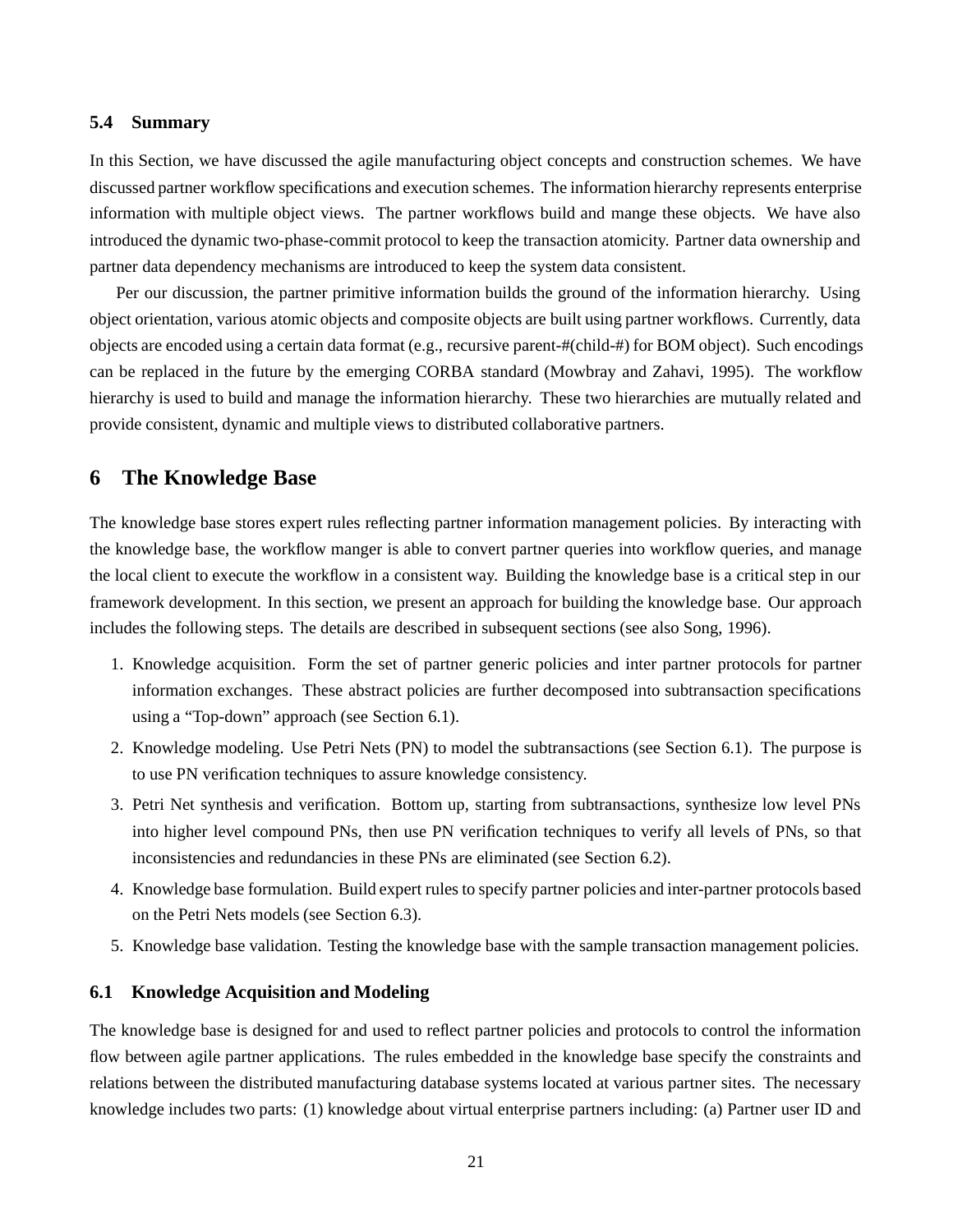password, host IP address; (b) Partner database schema; (c) Partner data dependencies, and (2) knowledge about partner information control policies including: (a) local partner policies governing manufacturing transactions; (b) inter-partner information exchange protocols.

The first part can be built in the process of partner interaction and virtual enterprise formation. The second part are generic policies and can be formed by individual interviews and group meetings with enterprise partners. We assume the first part is available, and focus on the second part. For simplicity, our prototype system rules are extracted from our own industrial experience and from Lin (1991).

Generally speaking, any "partner policy" and "partner protocols" start from abstract specification about the general global rules which control transactions. Sample transactions in AMIS include the following.

| Product data (CAD) transactions              | Process Planning (CAPP) transactions       |
|----------------------------------------------|--------------------------------------------|
| (1) Add new product parts in CAD;            | (7) Building new process plans in CAPP;    |
| (2) Add new component relationships in CAD;  | (8) Deleting process plans in CAPP         |
| (3) Deleting product parts in CAD;           | (9) Modifying process plans in CAPP;       |
| (4) Deleting component relationships in CAD; | Resource Planning (MRP) transactions       |
| (5) Revising product parts in CAD;           | (10) Deleting work centers in MRP;         |
| (6) Change component part quantities in CAD; | (11) Modifying work centers status in MRP; |

As an example, consider the partner policy for transaction "deleting a part in the CAD database". We can specify and decompose the partner policy, and model the transactions using Petri Nets as the following. (1) The partner policy description

CAD partners have the sole authority to update the CAD databases. This is because the CAD user is the CAD database owner and thus is responsible for CAD data manipulation according to the data ownership protocol. The CAD user is also responsible for notification of any data updates in the CAD database.

#### (2) Policy decomposition

The generic policy can be decomposed into sub-descriptions:

(i) To delete a part in the CAD database, the CAD user needs to provide the following: part ID and related part IDs (e.g., the IDs of the parent part and child part).

The system needs to check that the provided part and relevant parts do exist in the CAD database system. If the answer is yes, the system sends votes and a brief message to the CAPP site and the MRP site, if the answer is no, the system outputs an error message and restarts;

- (ii) at the CAPP site, the system needs to check the CAPP database for the existence of the specified part ID, and replies a positive vote if it does exist.
- (iii) at the MRP site, the system performs the same actions.
- (iv) if all positive votes are received, the local CAD site deletes part #3211, and sends "commit" command to servers at the CAPP and MRP sites, else it sends "abort" command. The CAPP and MRP partners will need to do appropriate adjustments in their responsible domains.
- (3) Modeling the primitive transaction using Petri Nets (PN)

The PN model is shown in Figure 7, we use SysA, SysB and SysC to represent systems in sites A, B and C.

Figure 7 around here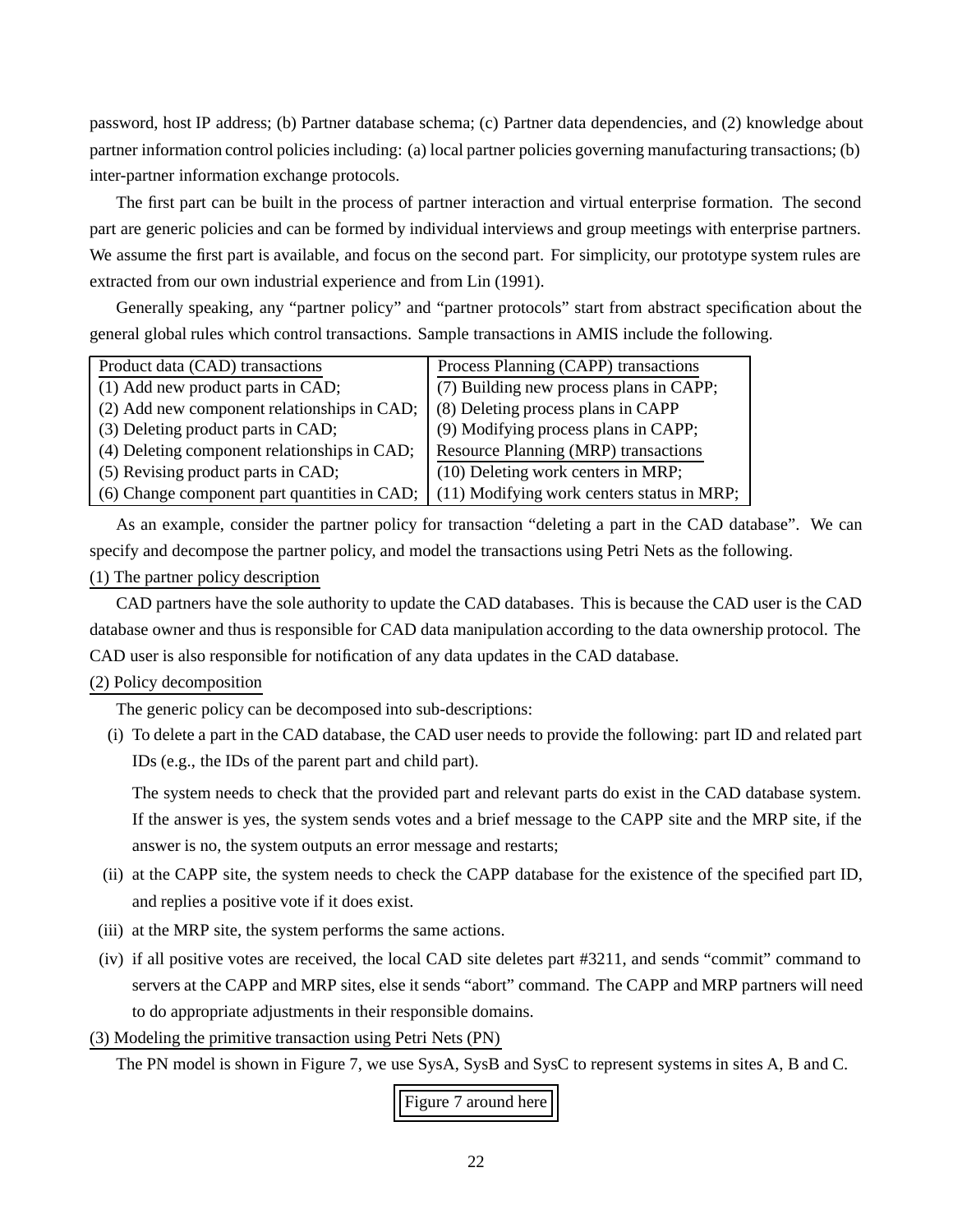#### **6.2 Petri Nets Refinement and Verification**

From the above example, we can see Petri Nets can model partner policies at various levels. All these PNs need be verified by verification techniques to keep the consistency of the system and eliminate any existing redundancies. Current PN verification techniques include the general verification, structure verification and domain knowledge verification (Lin, 1991). General verification assures that each PN has the basic valid characteristics and includes techniques such as "Reachability Tree" and "PN invariants". Reachability Tree can be used to detect and eliminate deadlocks and undesired final states. The net invariants specify the constant attributes of Petri Nets, e.g., the total number of tokens between two different markings is a constant. So by checking whether the net invariant has been changed, we can check any invalid transitions.

Structural verification checks completeness and consistency of the hierarchy and includes completeness checking and consistency checking. Completeness verification checks existence of unfirable transitions and unreachable places. Unfirable transitions are transitions which will never fire and can be checked out with finite set of initial markings and the reachability tree. Unreachable places are the places which will never be marked. Consistency verification checks the existence of redundant transitions and subsumed transitions. Redundant transitions are transitions which have the same sets of input places and output places. Subsumed transitions are transitions which have the same output set but one has more input places (see also Murata, 1989).

Domain knowledge verification ensures that the model of the domain in the rule base complies with the real world semantics. It checks the semantic validity for the knowledge base by checking the existence of conflicting transitions and free choice transitions. Conflicting transitions are the transitions that have the same set of input places but have conflicting output places, and can be detected by checking the incidence matrices. Free choice transitions are the transitions that have the same input places but have different non-contradictory output places and can be detected by checking their incidence matrices, and resolved by considering the semantic meanings of these transitions.

Using the Petri Nets modeling, we can perform PN refinement and verification techniques on our sample model for the transaction "Deleting part in the CAD database". The refined model can be referred to in Song (1996).

#### **6.3 Building the Expert Rules and Validation**

After PN modeling and verification, we come up with a consistent model of partner transaction policies. Now, we need to map the PN model to expert rules stored in the knowledge base. For the time being, we use plain text files to represent the expert rules. The expert rule for the sample transaction can be referred to in Song (1996). The expert rules for all the transactions in Section 6.1 compose the knowledge base.

The next step is to debug and validate the expert rules developed earlier. We need to test these expert rules using the partner policy specifications for the manufacturing transactions listed in Section 6.1. If the expert rules are not validated, go back to step 1 in Section 6.1, and iterate the process until we get a consistent and validated knowledge base.

To summarize, a systematic approach for forming the knowledge base is presented in this section. Starting from generic partner policy specifications, we decompose them and use Petri Nets to model and verify partner policies and inter-partner protocols to form a consistent knowledge base used as guidelines for partner workflows. The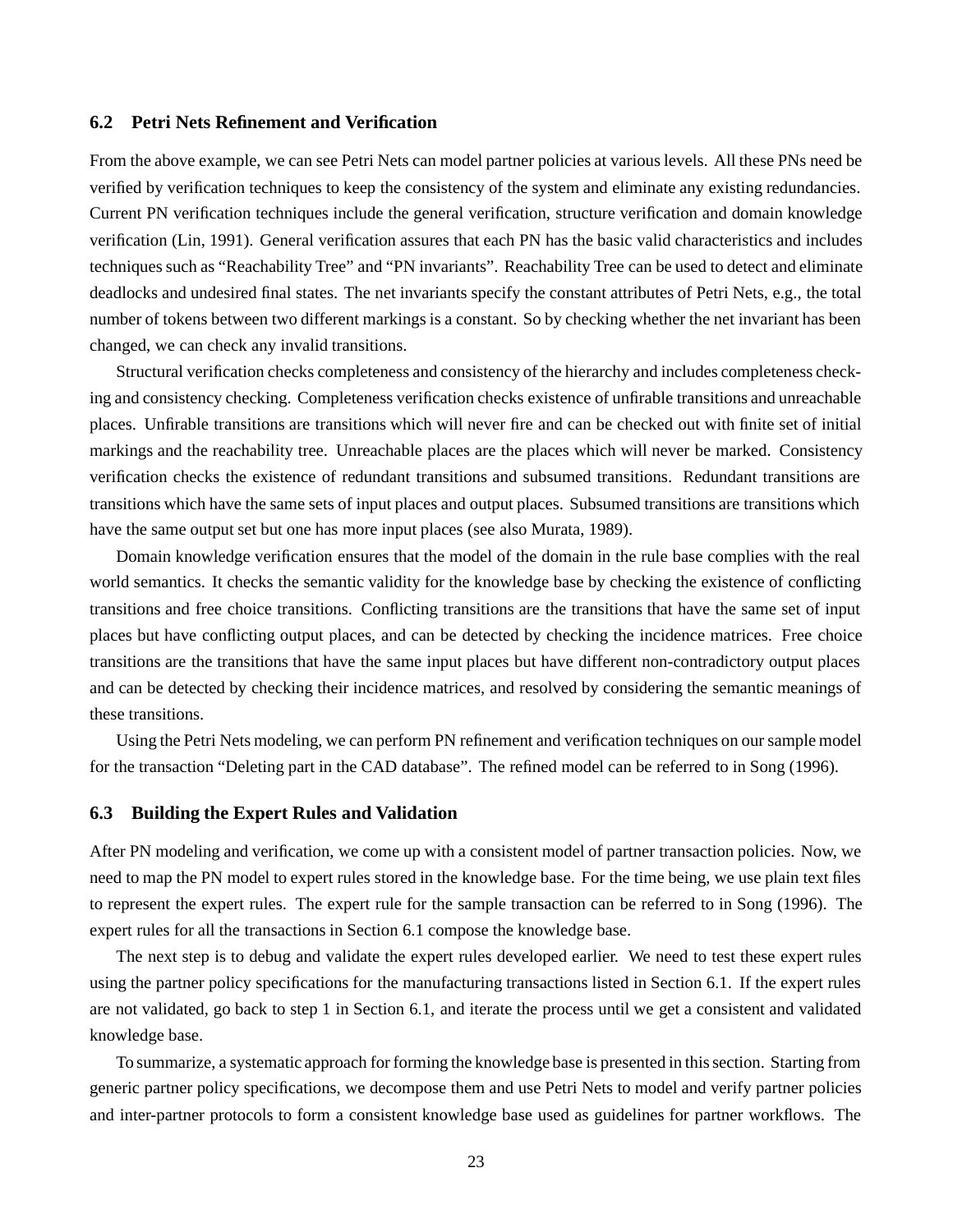knowledge base, the information hierarchy and the transaction workflow hierarchy, form our agile manufacturing information system architecture, which is expected to support distributed partner interactions in the design and manufacturing domain. In next section, we will discuss the trial implementation of a prototype system using TCP/IP socket programming and World Wide Web applications.

# **7 Prototype System Implementation**

The previous sections described the Virtual Information System for Agile Manufacturing (VISAM) framework and its detailed component modules. Based on this agile manufacturing information system model, we have implemented a prototype system for illustrative purposes.

The system has the following four modules: Partner Server, Partner Client, Partner Workflow Manager and the local Knowledge Base. These and some other assisting modules are as follows:

1. Web Graphic User Interface is developed using the HyperText Markup Language (HTML). Mosaic Forms are used to accept user queries.

The Web GUI is implemented using HTML. It includes the information for each local partner in the homepage and partner query submitting forms in the next layer using Mosaic Forms.

- 2. Web Server is down loaded from the World Wide Web. Currently it is NCSA 1.5.1.
- 3. Workflow Manager is developed using cgi/perl script. It interprets the user query and interacts with the local knowledge base to form the partner workflow query, so as to keep the global data consistency. It then invokes the partner client to connect to the other partners.

The Partner workflow manager accepts the user query written in Partner Query Language, converts it into workflows in the format of the Partner Workflow Language, and invokes the client to execute the workflow. Considering the actual environment, the workflow manager includes two parts:

(1) The Web Server is developed using cgi/perl script. This part accepts query through the Web Browser, consults the knowledge base and converts it into workflows, and sends a signal to the Client Daemon.

(2) the Client Daemon which listens to the network all the time. When it receives the signal, it invokes the client to execute the workflow, and it sends a signal back to the Web server after workflow is executed. Control is then switched back to the Web Server to send query results back to the user.

- 4. Partner Server is listening to the network all the time. It accepts the query, interacts with local DBMS to process the query and sends results back to the inquirer. The server is implemented using the Unix daemon. It is designed using socket programming. The idea is to create a socket, bind it with a high port number and let it listen to the network all the time. When a connection requirement is heard, it forks a child process to deal with the requirement, and it continues to listen to the network itself.
- 5. Partner Client is responsible for sending the subqueries to relevant partners, coordinating query execution and accepting the results. The workflow execution is implemented using the two-phase-commit protocol. The client is implemented using socket programming. As the temporary system coordinator, it receives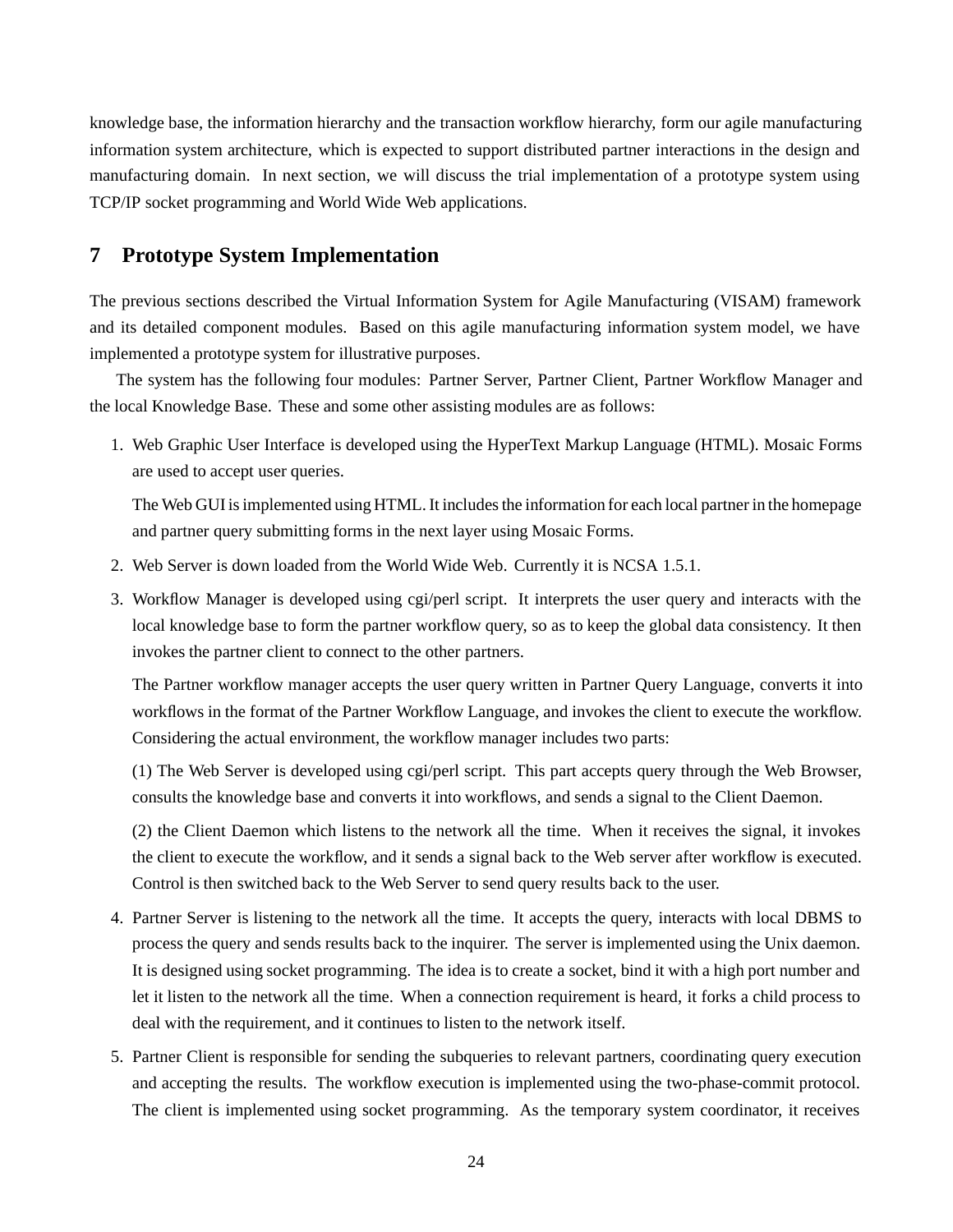the partner workflow from the workflow manager, parses the query and send the subqueries and a vote to relevant parties. When all the positive votes are received, it sends "commit" command; otherwise it sends "abort" command.

# **8 Conclusion**

In the emerging agile manufacturing industry, a manufacturer needs to have a flexible and dynamic environment to cooperate with other manufacturers and form virtual enterprises to produce customized products. Based on the information requirements in an agile enterprise, a virtual agile manufacturing information system framework has been developed. Under this framework, a Workflow Manager, together with the partner Knowledge Base which captures partner specific and enterprise wide information management policies, the local partner DBMS, and partner Server and Client, construct a flexible integrated system for each partner. This Partner UNit Information System (PUNIS) supports partner local information transactions and provides a dynamic channel for local manufacturer to plug in the agile manufacturing network. The interactions of member Partner Unit Information Systems form the virtual information system which controls the information flow within the virtual enterprise.

Based on some important AMIS requirements identified in the paper, we have developed the AMIS framework, designed the AMIS model and implemented a prototype system for demonstration purpose. Our main contributions include the following: (1) Development of an AMIS framework which provides interoperability between partner databases and assures data consistency among partner databases. (2) Design of the AMIS model which includes the information hierarchy, the transaction hierarchy and the knowledge base: (a) the information hierarchy represents virtual enterprise information using Object Oriented Methodology; (b) the transaction hierarchy uses a Partner Query Language to compile queries and a Partner Workflow Language to specify partner workflows; (c) the knowledge base is built based on the partner policies and protocols. The modeling and validation of transaction procedure knowledge is accomplished using Petri Nets. (3) Implementation of the prototype system, which integrates the distributed partner information using a Client-Server architecture. Through the process of framework development and prototype system implementation, we have come up with a thorough approach for building partner self-support systems, to plug into the agile manufacturing network and form virtual enterprises.

Even while the approach is sound, significant work must be accomplished in system development. Firstly, workflow and information management policies must be acquired by careful system study and by interviewing domain experts. Information modeling work would include identification of system objects and specification of the algorithms that develop composite objects. Secondly, network and data communication technologies are changing rapidly, and security issues are becoming increasingly important. These may require modifications to system level modules. With these in mind, further investigation needs to be conducted in making this approach viable for industrial use. Future research directions may include: (1) System performance evaluation and improvement to ensure the information system satisfies the real-time agile manufacturing activities. (2) System scope extension. To accommodate commercial engineering, management and accounting applications easily, they must be based on an open architecture paradigm. It is noted that most current CAD/MRP packages do not have explicit DataBase Management Systems. (3) System level improvements. Recent technologies such as CORBA and Java are revolutionizing distributed object communication, and powerful GUI development environments are available.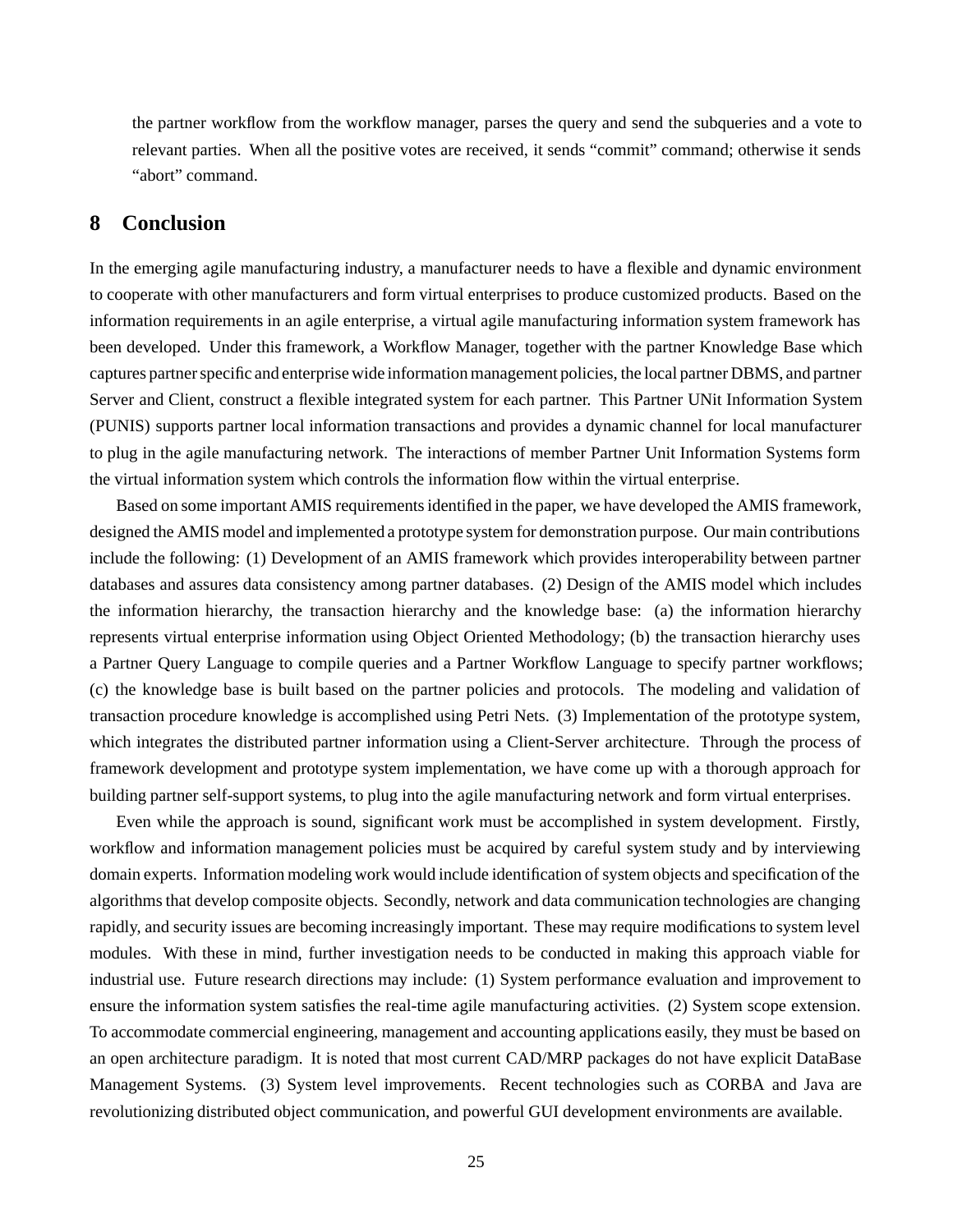# **References**

- [1] Adiga, S. and Gadre, M., "Object-Oriented Software Modeling of a Flexible Manufacturing System," *Journal of Intelligent and Robotic Systems*, 3, 147-165 (1990).
- [2] Berio, G., Di Leva, A., Giolito, P. and Vernadat, F., "The M\*-Object Methodology for Information System Design in CIM Environments," *IEEE Transactions on Systems, Man, and Cybernetics*, 25, 1, 68-85 (1995).
- [3] Boucher, T., Jafari, M. and Meredith, G., "Petri Net Control of an Automated Manufacturing Cell," *Advanced Manufacturing Engineering*, 2, 6, 151-157 (1990).
- [4] Changchien, S., Lin, L. and Sun, D., "A Dynamic Control Model of Flexible Manufacturing Cells Using the Information Processing Object Hierarchy," accepted in *International Journal of Flexible Automation and Integrated Manufacturing*, 1994.
- [5] Dilts, D.M. and Wu, W., "Using Knowledge-Based Technology to Integrate CIM Databases," *IEEE Transactions on Knowledge and Data Engineering*, 3, 2, 237-245 (1991).
- [6] Elmasri, R. and Navathe, S.B., *Fundamentals of Database Systems*, Benjamin-Cummings, Redwood City, CA (1994)
- [7] Flatau, U., "Design an Information System for Integrated Manufacturing Systems," *Design and Analysis of Integrated Manufacturing Systems*, Editor: W.D. Compton, National Academy Press, Washington DC, 60-78 (1988).
- [8] Harhalakis, G., Lin, C.-P., Mark, L. and Muro-Medrano, P., "Structured Representation of Rule-Based Specifications in CIM Using Updated Petri-Nets," *IEEE transactions on Systems, Man and Cybernetics*, 25, 1, 130-144 (1995).
- [9] Howard, H. and Rehak, H., "Kadbase: A Prototype Expert System-database Interface for Engineering Systems'," *IEEE Expert*, 4, 3, 169-181 (1985).
- [10] Hsu, C. and Skevington, C., "Integration of Data and Knowledge in Manufacturing enterprises: a conceptual framework," *Journal of Manufacturing Systems*, 6, 4, 277-285 (1987).
- [11] Hsu, C. and Rattner L., "Information Modeling for Computerized Manufacturing," *IEEE Transactions on Systems, Man, and Cybernetics*, 20, 4, 758-776 (1990).
- [12] Krishnamurthy, V., Su, Y.W., Lam, H., Mitchell, M. and Barkmeyer, E., "IMDAS-An Integrated Manufacturing Data Administration System," *Data Knowledge Engineering*, 3, 4, 109-131 (1988).
- [13] Law, K., Wiederhold, G., Siambela, N., Sujansky, W., Zingmond, D., Singh, H. and Barsaloou, T., "Architecture for Managing Design Objects in a Shareable Relational Framework," *Int. J. of Systems Automation: Research and Applications*, 1, 47-65 (1991).
- [14] Lin, C.-P., "Design, Verification and Implementation of Rule-Based System for Integrated Manufacturing," Ph.D. dissertation, University of Maryland, (1991).
- [15] Mowbray, J. and Zahavi, R., *The ESSENTIAL CORBA: System Integration Using Distributed Objects*, John Wiley and Object Management Group (1995).
- [16] Murata, T., "Petri Nets: Properties, analysis and applications," *Proceedings of the IEEE*, 77, 4, 541-580 (1989).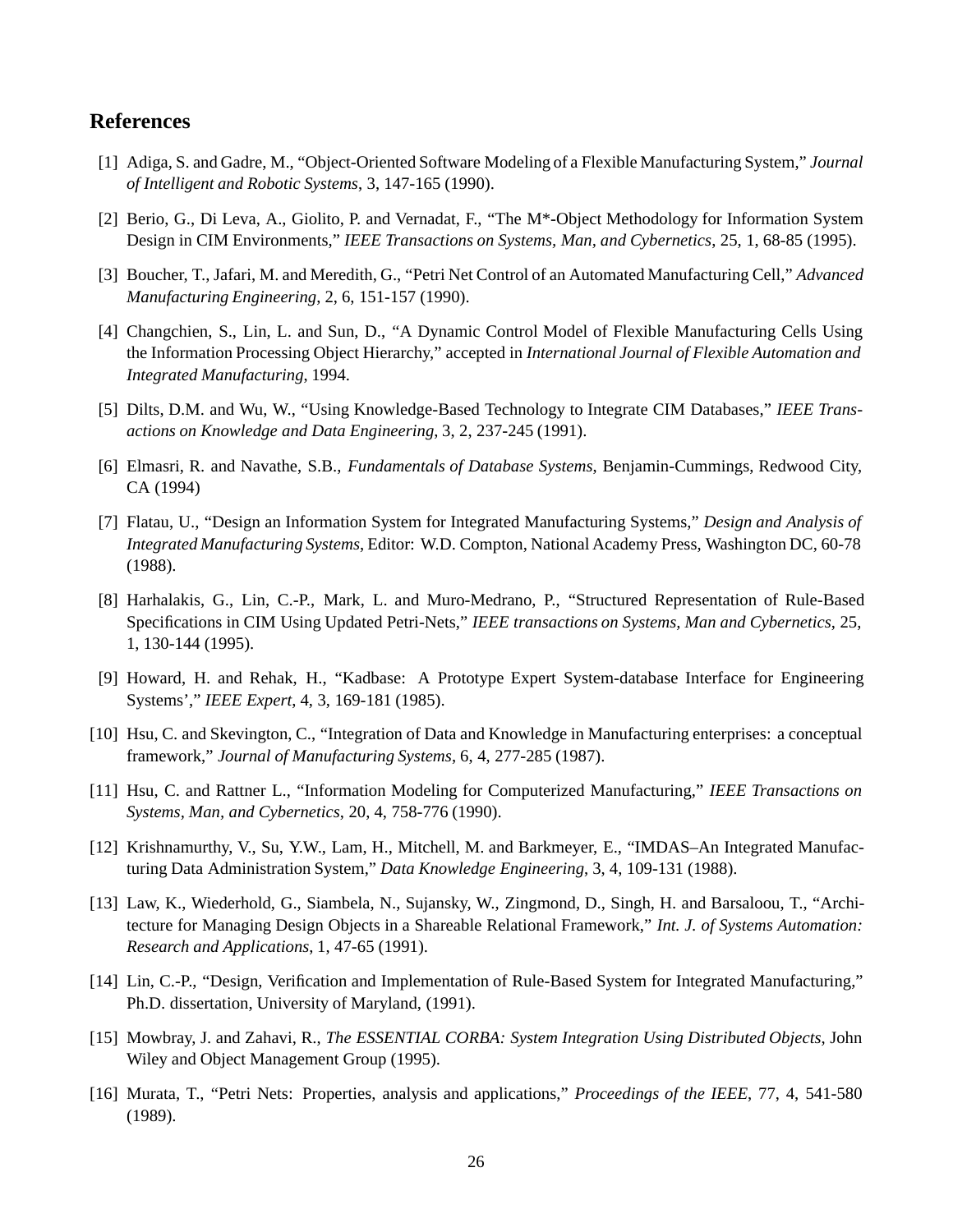- [17] Nagel, R. and Dove, R., "21st Century Manufacturing Enterprise Strategy," Iacocca Institute, Lehigh University, Bethlehem, PA (1993).
- [18] Pandiarajan, V. and Patun, R., "Agile Manufacturing Initiatives at Concurrent Technologies Corp.," *Industrial Engineering*, 26, 2, 46-49 (1994).
- [19] Peterson, J., *Petri Net Theory and the Modeling of Systems*, Prentice-Hall, Englewood Cliffs, NJ (1981).
- [20] Qiao, L., Zhang, C., Liu, T., Wang, H. and Fisher, G., "A PDES/STEP Based Product Data Preparation Procedure for Computer-Aided Process Planning," *Computer in Industry*, 21, 11-22 (1993).
- [21] Rusinkiewicz, M., Sheth, A. and Karabatis, G., "Specifying Interdatabase Dependencies in a Multidatabase Environment," *Computer*, 24, 12, 46-52 (1995).
- [22] Rumbaugh, J., Blaha, M., Premerlani, W., Eddy, F. and Lorensen, W., *Object-Oriented Modeling and Design*, Prentice-Hall, Englewood Cliffs, NJ (1991).
- [23] Song, L., "Design and Implementation of an Agile Manufacturing Information System for Agile Manufacturing Enterprises," Ph.D. dissertation, Department of Industrial Engineering, SUNY-Buffalo, (1996).
- [24] Spooner, D.L. and Hardwick, M., "Using Views in an Information Infrastructure for Manufacturing," *Proc. of the Agile and Intelligent Manufacturing Symposium*, RPI, Troy, NY, CD-Rom (1996).
- [25] Sriram, D., Ahmed, S. and Logcher, R., "A Transaction Management Framework for Collaborative Engineering," *Engineering with Computers*, 8, 213-232 (1992).
- [26] Sriram, D., Logcher, R., Wong, A. and Ahmed, S., "Computer Aided Cooperative Product Development: A Case Study," *Int. J. of Systems Automation: Research and Applications*, 1, 89-112 (1991).
- [27] Sun, D. and Lin, L., "A Framework for Object-Oriented Simulation Model Building," *Proceedings of the Twenty-Third Pittsburgh Conference of Modeling and Simulation*, University of Pittsburgh, 23, 2, 1055-1062 (1992).
- [28] Teng, S. and Black, J., "Cellular Manufacturing Systems Modeling: The Petri Net Approach," *Journal of Manufacturing Systems*, 9, 1, 45-54 (1990).
- [29] Tiwari, S. and Howard, H., "Distributed AEC Databases for Collaborative Design," *Engineering with Computers*, 10, 140-154 (1994).
- [30] Zhang, A., "Impact of Multimedia Data on Workflows," *CSCW-94 Workshop on Distributed Systems, Multimedia, and Infrastructure Support in CSCW*, also in *ACM SIGOIS Bulletin*, 15, 2, 57-58 (1994).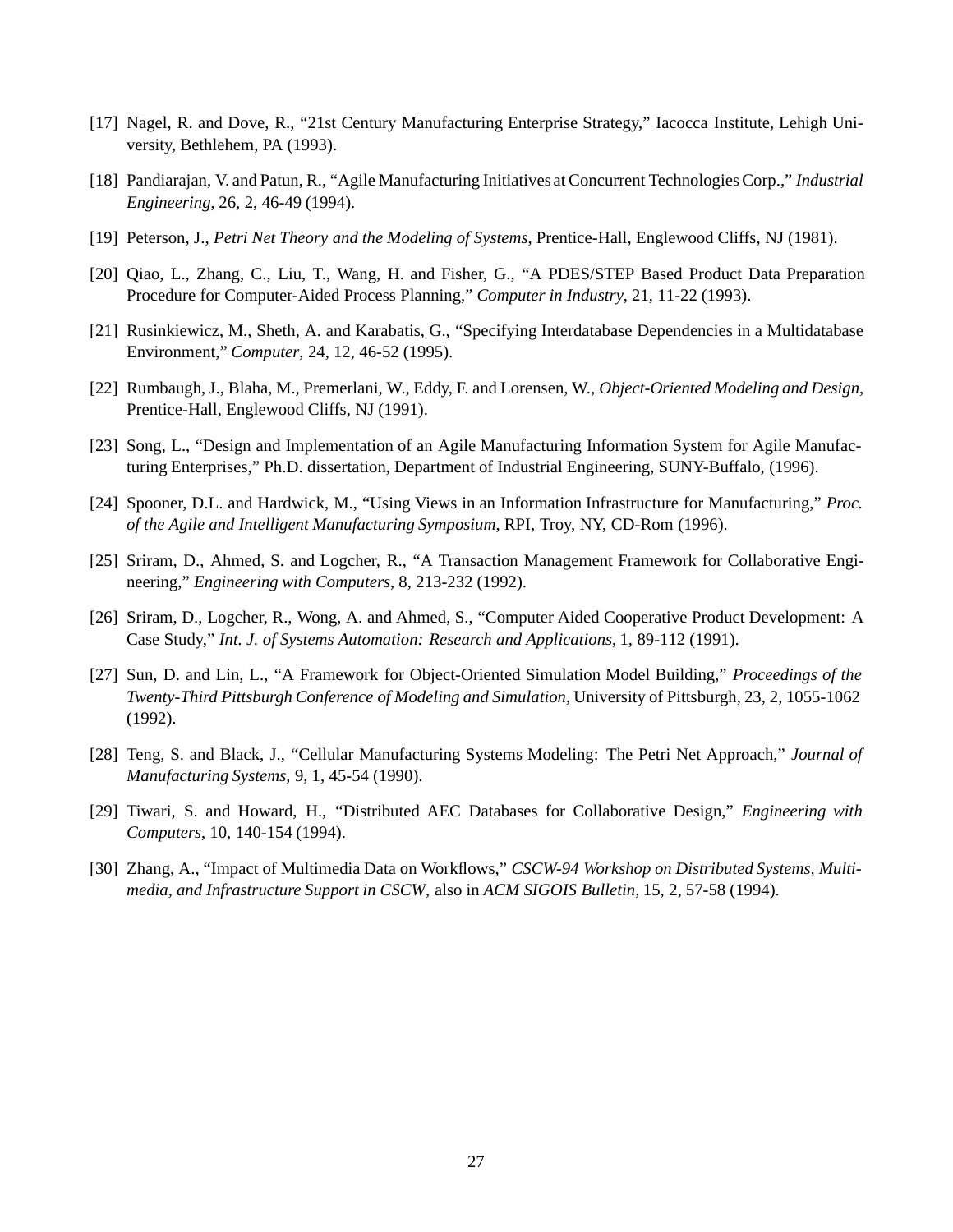# **List of Figures**

| 2             |  |
|---------------|--|
| $\mathcal{E}$ |  |
|               |  |
|               |  |
| 6             |  |
|               |  |



Figure 1: A Virtual Enterprise and Information System Model



Figure 2: Two Hierarchies and the Knowledge Base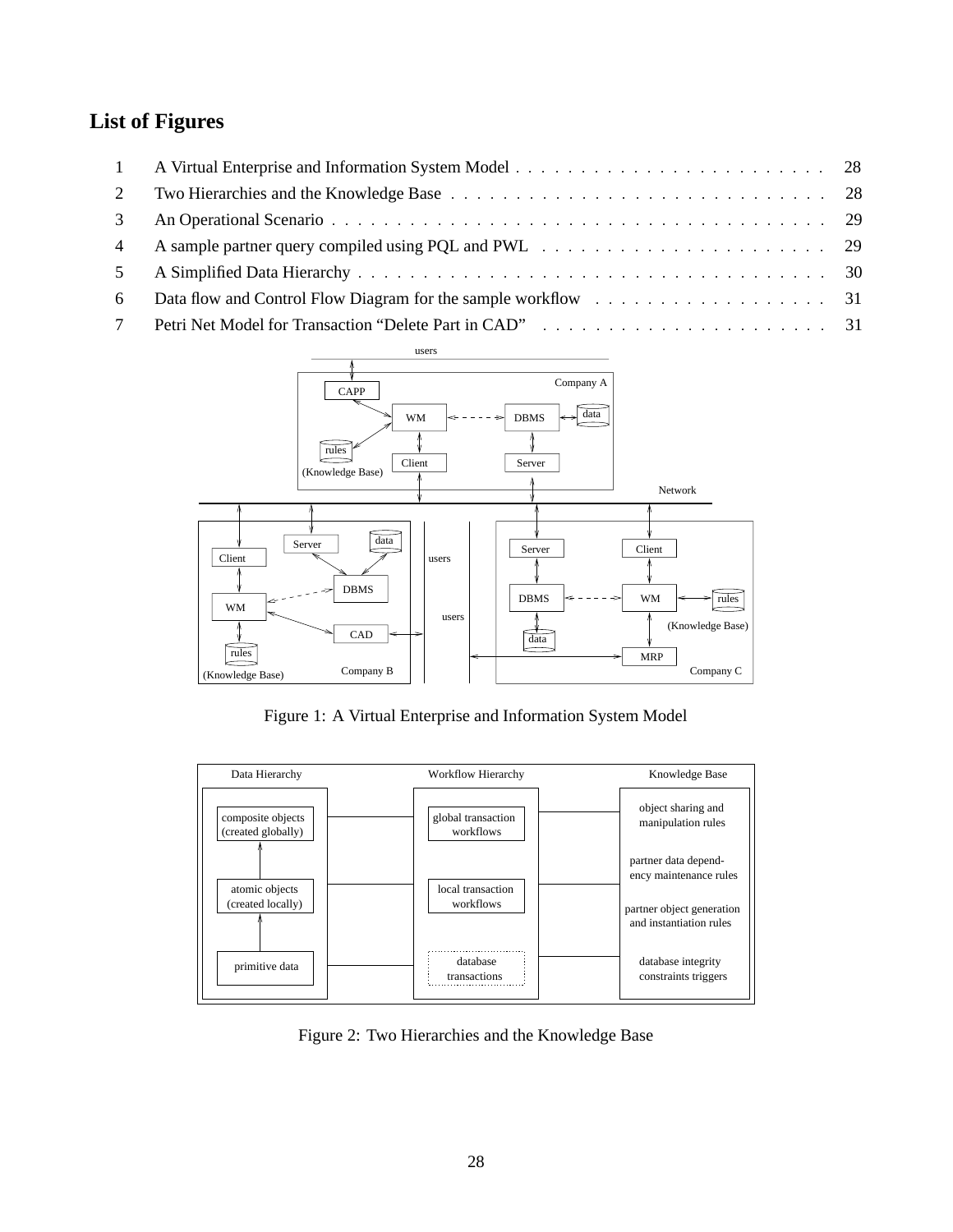

Figure 3: An Operational Scenario

| consturct POR (using POR_FORMATION) | beginprogram<br>object POR of                                              |
|-------------------------------------|----------------------------------------------------------------------------|
| from BOM in CAD, GR in SALES and    | TimePeriod:<br>integer<br>PartID:<br>integer                               |
| <b>INVENTORY</b> in MRP             | OrderQuantity: integer<br>endobject                                        |
| where $partID=32$ ;                 | subtransactions:<br>subtransaction t1: partner B<br>construct BOM from CAD |
| (PQL)                               | subtransaction t2: partner C<br>construct INVENTORY from MRP               |
|                                     | subtransaction t3:<br>Read GR from Sales                                   |
|                                     | subtransaction t4:                                                         |
|                                     | Construct POR from GR, BOM and IN-<br><b>VENTORY using POR_FORMATION</b>   |
|                                     | dependency:                                                                |
|                                     | t4 depends on $t1$ , $t2$ , and $t3$<br>POR: output                        |

(PWL)

Figure 4: A sample partner query compiled using PQL and PWL

endprogram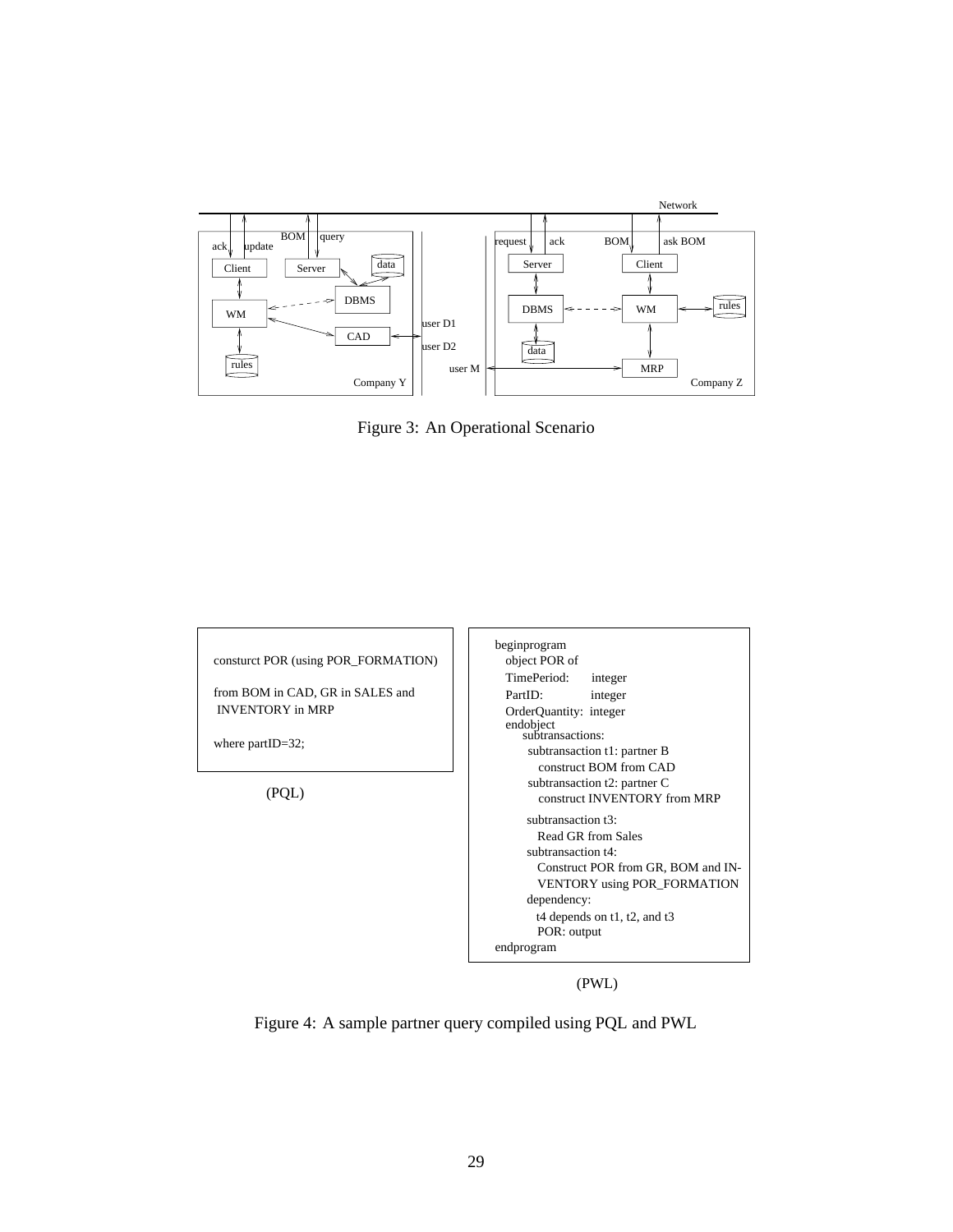# (a) Data Hierarchy



# (b) Primitive Data

schema 1

|  |  | table 1: Part #32 structure |
|--|--|-----------------------------|
|  |  |                             |

| part_id  | 321 | 3211 |
|----------|-----|------|
| quantity |     |      |

| table 1: Part #32 structure | table 2: Part #321 structure |  |  |
|-----------------------------|------------------------------|--|--|
|-----------------------------|------------------------------|--|--|

| 3211 | part_id  | 3211 |
|------|----------|------|
|      | quantity |      |

schema 2

table 3: inventory\_data

| part_id | inventory |
|---------|-----------|
| 32      | 41        |
| 321     | 52        |
| 3211    | 60        |

(c) Atomic Object: (BOM for Part #32)

Notation: 32-1(321-2(3211-1), 3211-1)



(d) Composite Object (POR for Part #32)

| timeperiod |    |    |    |    |  |
|------------|----|----|----|----|--|
| #32        |    | 25 | 25 | 25 |  |
| #321       | 50 | 50 |    |    |  |
| #3211      | 65 | 25 | 25 |    |  |

Figure 5: A Simplified Data Hierarchy